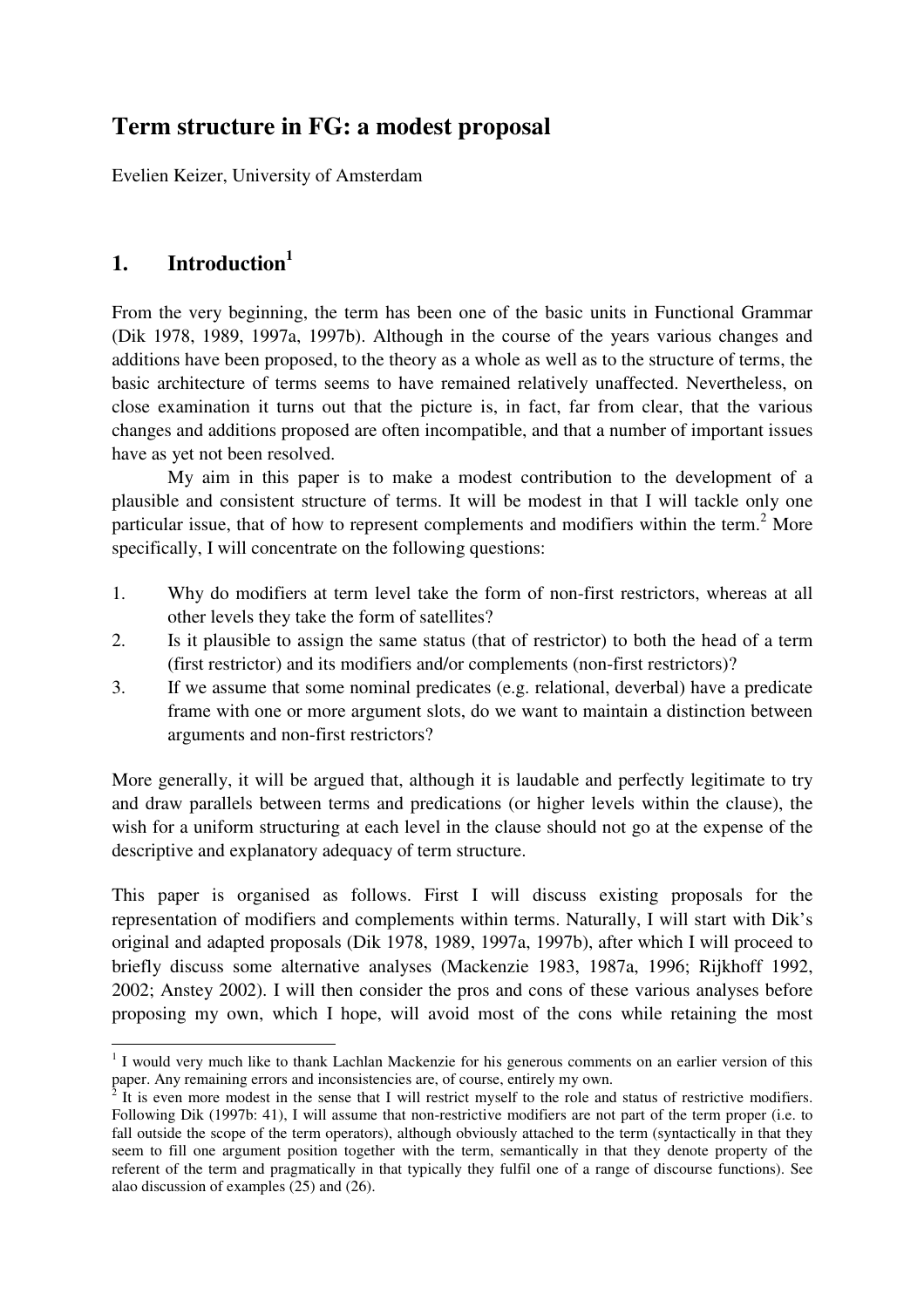important pros. Finally, in my conclusion I will indicate some further problematic areas within term structure which, in my view, ought to be addressed in the near future.

# **2. Modification within the clause: existing analyses**

#### **2.1 The standard approach: Dik (1978, 1997a, 1997b)**

In Dik (1978: 16, 57) terms were formed according to the following general schema:

(1)  $(\omega x_1: \varphi_1(x_1): \varphi_2(x_1): ... \varphi_n(x_1))$ 

where  $\omega$  stands for one or more term operators,  $x_1$  is a variable ranging over a set of potential referents and each  $\varphi$  (x<sub>1</sub>) is an open predication in x<sub>i</sub>. The representation is to be read as follows: the domain of the potential referents  $x_1$  is first restricted to the set of entities of which  $\varphi_1(x_1)$  is true; this latter set is restricted to the subset of which  $\varphi_2(x_1)$  is true, and so on until the open predication  $\varphi_n(x_1)$  gives the last restriction on the set of potential referents. For obvious reasons these open predications were called *restrictors*.

In subsequent versions of the theory of Functional Grammar, this basic schema for terms remains virtually unchanged (Dik 1989: 115; 1997a: 132). With the introduction of the layered model (Hengeveld 1989, Dik 1989), the number of variables was, of course, extended, which meant that the term variable  $x_1$  was from then only used in terms referring to first-order entities (objects, individuals), while higher order entities (predications, propositions, speech acts) were all provided with their own variable, which was also used in terms referring to these entities. At a later stage, the f-variable was introduced to symbolise properties (Keizer 1991, 1992a, Hengeveld 1992). At the same time there were proposals to introduce new (or other) term operators and to order these hierarchically along the semantic domains of quality, quantity and location (e.g. Rijkhoff 1992, 2002, Dik 1997a: 159-163).

None of these changes, however, affected the basic structure of the term: terms still consisted of a term variable, one or more term operators and one or more restrictors. Operators and restrictors differ in the way in which they are expressed. Term operators capture a limited number of grammatically expressed distinctions in some semantic domain (Dik 1997a: 160-161).<sup>3</sup> Restrictors, on the other hand, are lexically expressed: they always take the form of an open predication, although the predicate  $\varphi$  may take a variety of forms (e.g. Dik 1997a: 151):

| (2) | unmodified nominal:                     | a <i>paper</i> box                       |
|-----|-----------------------------------------|------------------------------------------|
|     | nominal + case (genitive): $John's$ box |                                          |
|     | adpositional:                           | the box in the garden                    |
|     | adjectival:                             | the <i>blue</i> box                      |
|     | participial:                            | the <i>hard-working</i> man              |
|     | clausal:                                | the box which is blue/made of paper etc. |

 $3$  Observe, by the way, that according to this definition it is doubtful whether (in)definiteness should be represented by means of a term operator, as this distinction seems to be of a pragmatic rather than a semantic nature (Keizer 1988, 1992a).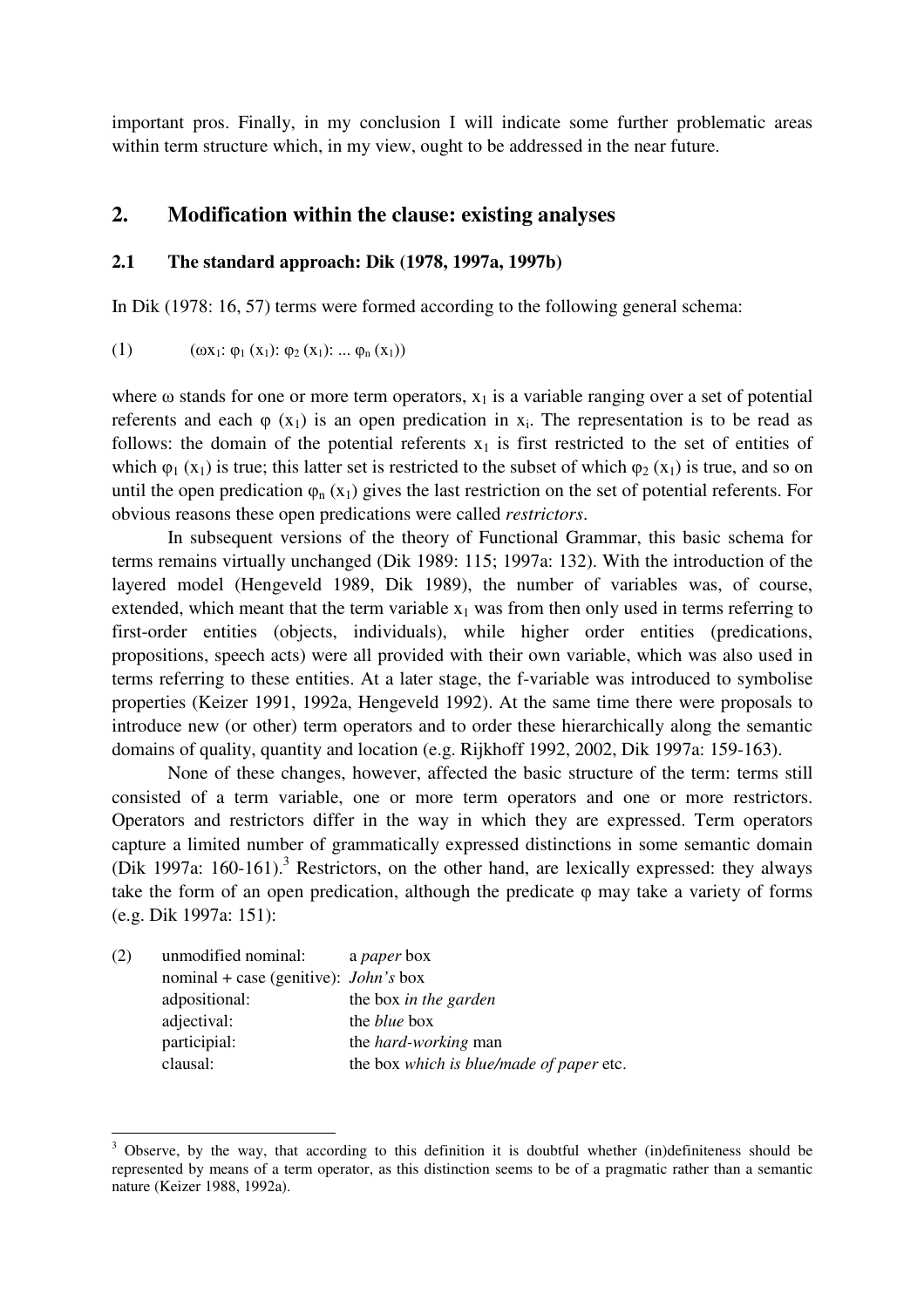Compared to Dik (1978), however, Dik (1989, 1997a) introduces one major modification to term structure by acknowledging that not only verbal predicates have arguments, but certain nominal predicates as well. Thus, in a series of articles on derived constructions, Dik (e.g. 1985a, 1985b, 1985c) proposes to regard Dutch verbal nouns, such as *verrichting* 'activity', *daling* 'decrease' or *overname* 'take-over', as derived from the corresponding verbal predicates *verrichten* 'to act', *dalen* 'to decrease' and *overnemen* 'to take over' through a rule of predicate formation specifying the syntactic category and form of the derived predicate. According to this rule, both the valency of the input predicate and the semantic functions of the arguments are preserved in the process. Some examples of deverbal noun formation in are given  $(3)$ :<sup>4</sup>

(3) *Verbal Noun Formation*:

a. Input:  $fall_{V}$  ( $x_i$ ) $p_{\text{roc}}$ Output:  $fall_{VN} (x_i)_{Proc}$ b. Input: destroy<sub>v</sub>  $(x_i)_{A_g}(x_i)_{Go}$ Output: destruction<sub>VN</sub>  $(x_i)_{Ag} (x_j)_{Go}$ 

The rule of verbal noun formation does not, however, only affect the form of the input predicate, but also that of the arguments.<sup>5</sup> This is accounted for by the Principle of Formal Adjustment (Dik 1997b: 157-158):<sup>6</sup>

(4) *Principle of Formal Adjustment (PFA)*: Derived secondary constructions of type X are under pressure to adjust their formal expression to the prototypical expression model of non-derived, primary constructions of type X.

As can be seen from the general schema in (1), prototypical terms consist of a first restrictor in the form of a nominal predicate. Modifiers within the term typically appear in the form of adjectives, genitives, adpositions and relative clauses (compare (2)). This means that the agent and goal terms of a transitive input predicate (e.g. examples (5a&b)) appear as adjectival, genitival and/or adpositional modifiers in the term (e.g. examples  $(5a' \& a'')$ ),  $(5b'$ &b'')).<sup>7</sup>

<sup>&</sup>lt;sup>4</sup> Note that the derived predicates here are categorised as verbal nouns (VN) rather than nominal predicates. This is on account of the fact that these derived nouns still retain some of their verbal properties, one of these properties being the presence of arguments.

 $3 \text{ In}$  some cases of predicate formation, the number of arguments does change. An example of a rule involving valency reduction is that of First Argument Nominalisation, where the first argument is typically 'absorbed' by the derived predicate (e.g. *producer*, *leader*, *cyclist*, etc.). Occasionally, valency extension takes place, as in causative predicate formation, where an extra argument is added representing the causee (e.g. Dik 1997b: 8-9).

<sup>&</sup>lt;sup>6</sup> Mackenzie (1987b, 1996: 326) distinguishes 5 stages (or degrees) of formal adjustment in the process of nominalisation and concludes that languages differ with regard to the level of nominalisation they permit.

 $<sup>7</sup>$  In a small number of languages (e.g. Hausa), the Agent is expressed in a relative clause referring to the action</sup> denoted by the nominalised verb (Koptjevslaya-Tamm 1993: 191-194); translated into English, this would yield something like 'the destruction of the city that Caesar did'.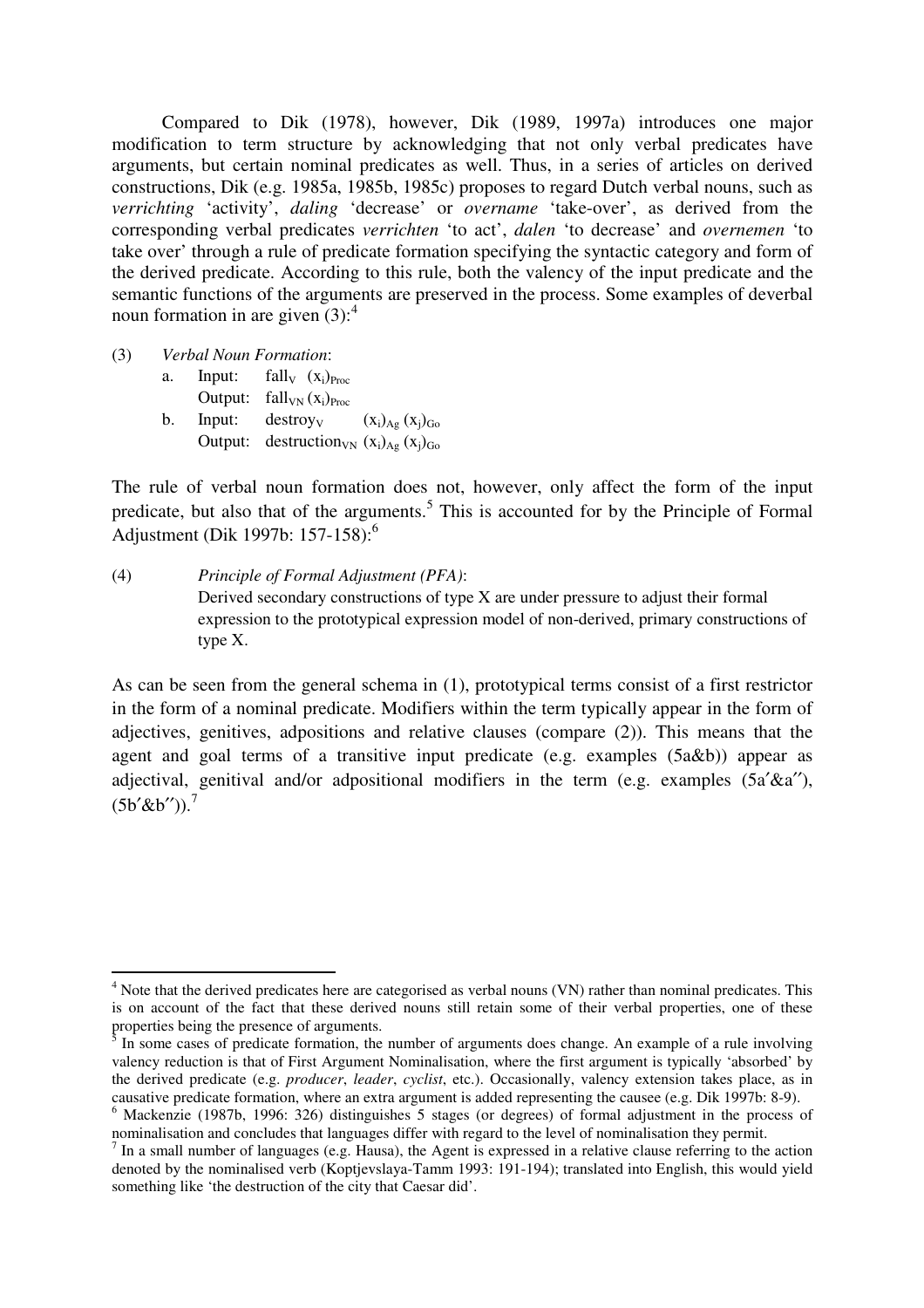- (5) a. The people elected the president
	- a′. the presidential election
	- a′′. the people's election of the president
	- b. Caesar destroyed the city.
	- b′. the destruction of the city by Caesar
	- b′′. Caesar's destruction of the city

## **2.2 Mackenzie's modifications (1983, 1987a, 1996)**

In a series of articles on nominalisation, Mackenzie proposes three modifications to Dik's general schema for terms. The first of these is to provide both derived and non-derived relational nouns with arguments (Mackenzie 1983, 1987a). In Mackenzie (1987a: 7), for instance, a distinction is made between  $\alpha$  relational predicates and  $\beta$  relational predicates, as illustrated in (6):

- (6) a.  $\alpha$  relational predicates: father<sub>N</sub> (x<sub>i</sub>)<sub>Ref</sub>
	- b.  $\beta$  relational predicates: destruction<sub>N</sub> (x<sub>i</sub>)<sub>Ag</sub> (x<sub>i</sub>)<sub>Go</sub>

Unlike  $\beta$  relational predicates (which include Dik's verbal nouns),  $\alpha$  relational predicates are non-derived (basic). They do not inherit their arguments but already have their own predicate frame in the lexicon on account of the fact that the semantics of the predicate requires the presence of an argument with reference to which the predicate can be said to hold (hence the semantic function of Ref(erence) in (6a)). Like  $\beta$  relational predicates, the arguments of  $\alpha$ relational predicates are typically expressed by means of a genitival or adpositional phrase:

- (7) *Basic relational predicates*
	- a. John's father; the father of John
	- b. the dog's tail; the tail of the dog
	- c. the top of the mountain

The second modification proposed by Mackenzie concerns the status of optional modifiers in the term, such as possessors in the form of genitives or adpositional phrases indicating location. To enhance the internal consistency of terms, Mackenzie (1985a, 1985b, 1990) proposes to analyse these modifiers as satellites. The construction in (8a) is analysed as consisting of a basic relational head and an argument; this argument is assigned the semantic function Ref and appears in the form of a genitive term. The construction in (8a′), on the other hand, consists of a non-relational head modified by a satellite with the semantic function Poss. Similarly, in (8b), the adpositional phrase has the status of argument, while in (8b′) it functions as a satellite expressing location.

| (8) | a. | John's father:         | $(d1x_i: father_N (d1x_i: John_N)_{Ref})$                                 |
|-----|----|------------------------|---------------------------------------------------------------------------|
|     |    | a'. John's book:       | $(d1x_i:book_N (d1y_i:John_N)_{Poss})$                                    |
|     |    | b. the king of France: | $(d1x_i: king_N (d1x_i: France_N)_{Ref})$                                 |
|     |    |                        | b'. the king on the painting: $(d1x_i: king_N (d1y_i: painting_N)_{Loc})$ |
|     |    |                        |                                                                           |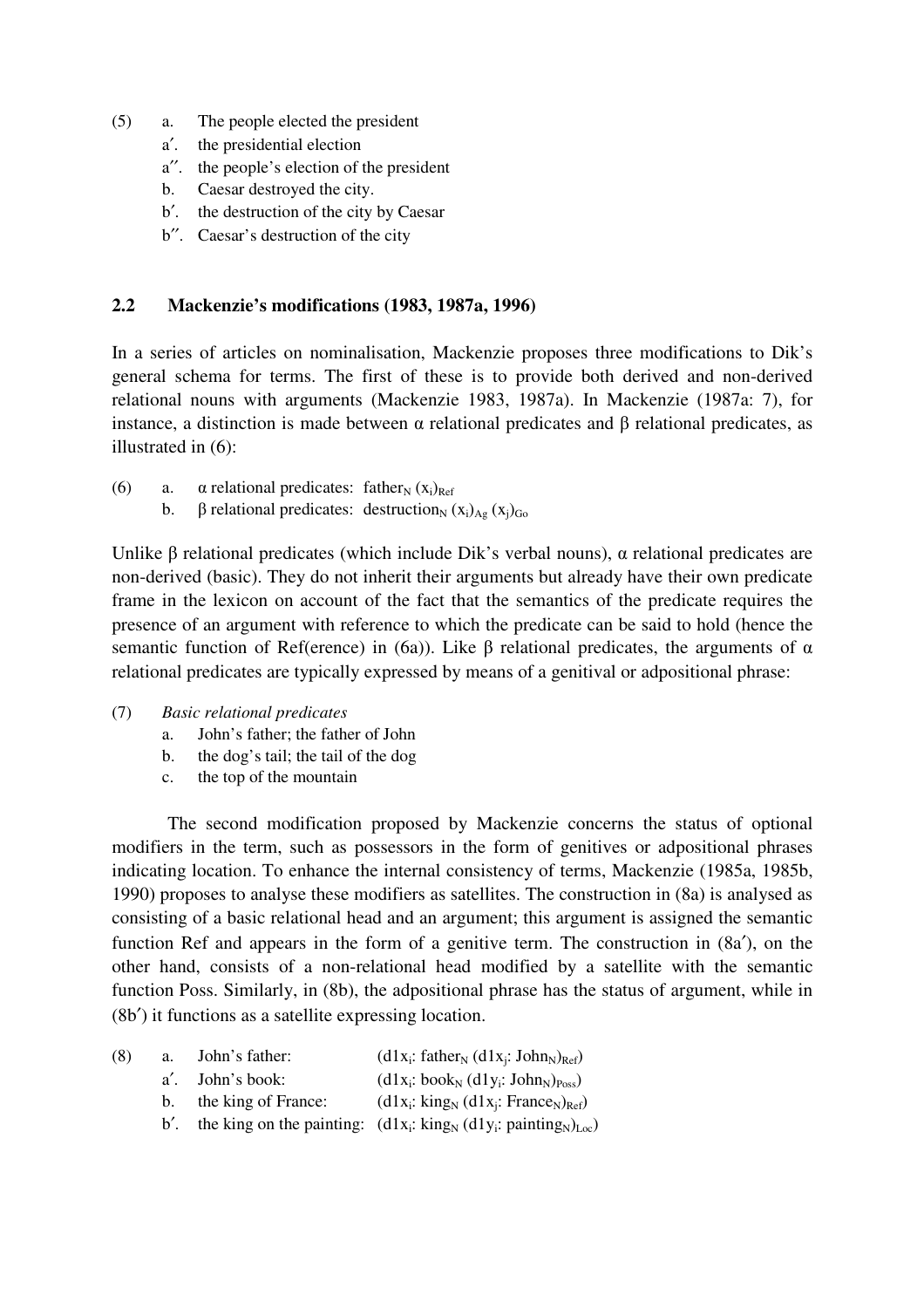Thirdly, Mackenzie (1985a, 1985b, 1987b, 1996) argues that certain deverbalisation processes, such as Genitive-Gerund Formation or Productive Nominalisation (exemplified in examples (9) and (10), respectively) are not necessarily, or even typically, characterised by valency preservation, but instead almost invariably lead to valency reduction (Mackenzie 1996: 338-339):

- (9) *Gerund-Genitive Formation*
	- a. Input: Pred<sub>v</sub> Arg1 Arg2 Output:  $Pred<sub>V</sub> Arg2$
	- b. My horse's winning the race came as a great surprise
- (10) *Productive Nominalisation*
	- a. Input: Pred<sub>v</sub> Arg1 Arg2
		- Output:  $Pred_V$
	- b. My horse's winning of the race came as a great surprise

Since, unlike in the verbal domain, it is very common for (at least some of) the arguments of derived nominal constructions not to be explicitly mentioned, Mackenzie suggests that expressions functioning as arguments at the level of the predication better be regarded as satellites at term level (providing – syntactically – optional information). More specifically, these term satellites fulfil a function comparable to that of Dik's implied satellites at predication level. According to Dik (1989: 194; 1997a: 227-228): '... certain  $\sigma_1$  satellites are in a sense already "implied" by the nuclear predication'. Thus, in a sentence like (11a) it is implied that Peter performed the action in a certain manner. Since the manner satellite is thus always present, it cannot be asserted or denied, as shown in (11b&c).

- (11) a. Peter removed the lid from the jar.
	- b. \*Peter removed the lid from the jar, and he did it in a manner
	- c. \*Peter removed the lid from the jar, but not in a manner
	- (e.g. Dik 1997a: 227-228)

Mackenzie (1996) too, distinguishes between implied (or y-) satellites and non-implied (or z-) satellites, subsequently applying this distinction to gerund constructions. For a genitive gerund like *my horse's winning the race* he thus proposes 'to regard the Possessor as a satellite to the verbal noun, specifically a y-satellite, since the role seems to be implied: you can't sensibly talk about "winning the race" without implying that someone or something won, or is winning, or will win it; and it is correspondingly nonsensical to assert or deny the Possessor' (Mackenzie 1996: 339).

# **2.3 Rijkhoff's (1992, 2002) unified analysis of predication and term**

In Rijkhoff's proposals for term structure, terms are given almost exactly the same internal organisation as (core) predications, with three layers of operators and satellites at both levels (e.g. Rijkhoff 1992: 190, 206). This means that for Rijkhoff (e.g. 1992: 190; 2002: 118ff.) all non-first restrictors in the term function as satellites, which he represents by means of the term satellite variable  $\tau$ . Moreover, nuclear and core predication satellites and term satellites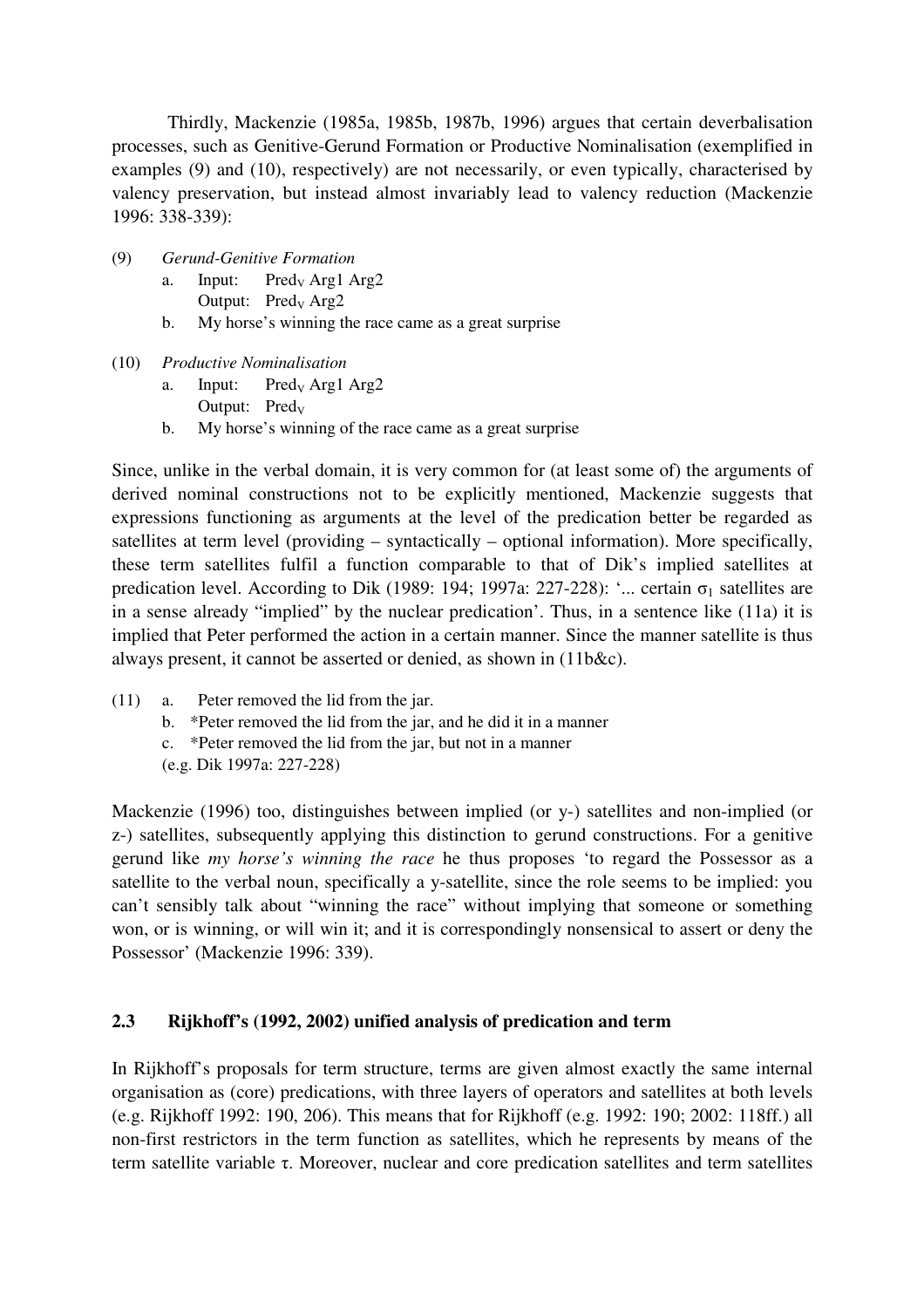are regarded as belonging to the same three domains: Quality, Quantity, Location.<sup>8</sup> Both at the verbal and at the nominal level, these three domains are assumed to cluster around the nucleus (i.e. the verbal or nominal predicate) in such a way that Quantity satellites have scope over Quality satellites, while Location satellites have scope over both Quantity and Quality satellites. The only difference between the two levels is in the form of the modifiers (e.g. Rijkhoff 2002: 224). This is illustrated in Table 1:

|             | Function   Quality |                        | Quantity               | Location              |
|-------------|--------------------|------------------------|------------------------|-----------------------|
| Level       |                    |                        |                        |                       |
| Predication |                    | adverbs and adverbials | adverbs and adverbials | adverb and adverbials |
|             |                    | of manner, speed etc.  | of frequency           | of time and place     |
| Term        |                    | adjectives             | lexical numerals       | relative clause,      |
|             |                    |                        |                        | possessor NP,         |
|             |                    |                        |                        | adpositional phrases  |

**Table 1: Rijkhoff's (2002) three domains within predications and terms**

### **2.4 Anstey's (2002) evaluation of the layered model**

Anstey (2002) addresses two problems in Functional Grammar brought about by the introduction of the layered structure of the clause: the positional problem and the typological problem. In what follows, I will focus on the former; moreover, I will discuss only those changes proposed by Anstey that are relevant to the present discussion.

The positional problem identified by Anstey is largely due to the friction between the various proposals made with regard to the position of operators and satellites in the layered model of the clause – first and foremost between the models introduced by Hengeveld (1989) and Dik (1997a, 1997b), but also between the various modifications and implementations presented in other discussions on the level, or scope, of specific operators and satellites (Mackenzie 1998, Vet 2001, Van der Auwera 2001, Keizer 1992a, Vismans 1994, Cuvulay-Haak 1996, Rijkhoff 1992). The solution offered by Anstey is to abolish the present models and to replace them by two layered models: one semantic and one cognitive.

Let us, however, concentrate on the matter in hand and consider some of the consequences of Anstey's proposals for the structure of terms. Like Mackenzie, Anstey (Anstey 2002: 14) considers the term contained in the genitive expression in a term like *Mary's sister* (i.e. *Mary*) as an argument of the first-restrictor predicate *sister*. In a term like *the big man on the beach*, however, Anstey, unlike Mackenzie, does not analyse the term *the beach* as a satellite (ibid.). This is because the term *the beach* would have to be analysed here as a  $\sigma_i$  satellite (modifying at predicate level), whereas Anstey argues that there are no  $\sigma_i$ satellites. Thus, according to Anstey (2002: 7), such traditional nuclear predicate satellites as manner and speed are really  $\sigma_0$  satellites (as proposed by Mackenzie 1998), while others, like (im)perfective aspect satellites, should be analysed as  $\sigma_2$  satellites (as suggested by Comrie 1976: 18, 34; Bybee et al. 1994: 54, Dahl 1985: 78). What remains are such first-order satellites as additional participant (beneficiary, company), instrument, quality and spatial

<sup>&</sup>lt;sup>8</sup> This distinction also applies to both (nuclear and core) predication operators and term operators; these, however, will not be discussed here.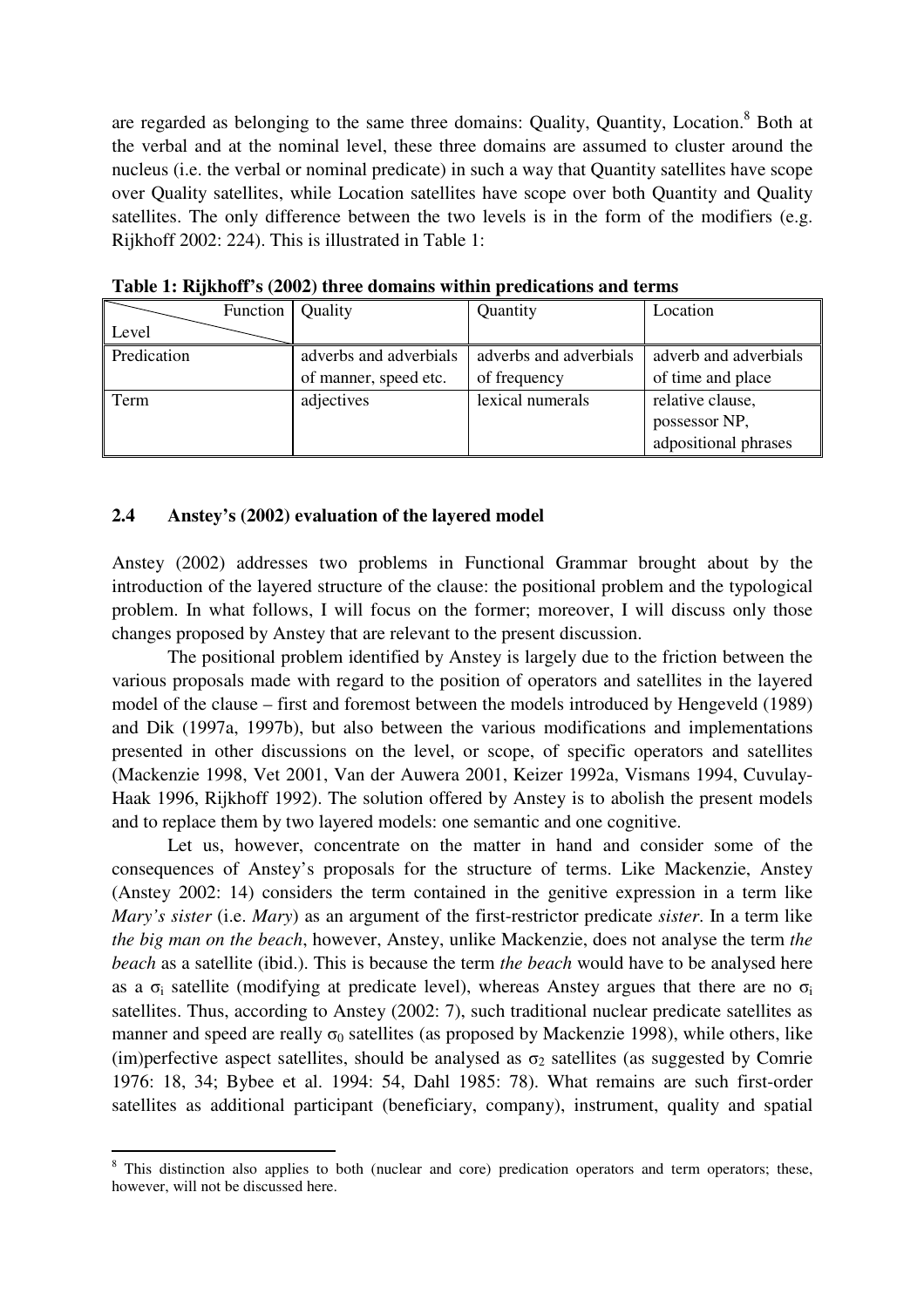orientation (source, path, direction). According to Anstey (2002: 7), however, these should not be analysed as satellites at all: since they all introduce additional participants into the state of affairs (optionally extending the number of "arguments in the predicate"), they should rather be regarded as optional arguments of the verbal predicate.

Anstey (2002: 14) then extends this analysis to the term: as there are no  $\sigma_1$ -satellites at the level of the predication, there cannot be any  $\sigma_1$ -satellites at term level either. Therefore, in a term like *the big man on the beach*, the term *the beach* is not to be analysed as a satellite, but as an optional argument. This does not, however, mean that there are no satellites at all at term level. Higher level satellites, such as those indicating time and place at the level of the core predication (level 2), can occur in terms; this is what happens when a temporal or locational expression modifies a second order entity. Thus, in term like *yesterday's meeting*, the temporal expression *yesterday* is analysed as a level-2 satellite; Anstey (2002: 15) does not, however, assign this expression the semantic function of Time, but instead assigns it semantic function of Ref, which was originally reserved for arguments of a nominal predicate.

# **3. Pros and cons of existing analyses**

In this section I will review the major strengths and weaknesses of the existing proposals for term structure described in the preceding section. One of the major merits of the early model (Dik 1978) was, of course, that the proposed structures for terms and predications were fairly simple and transparent, based on familiar ideas from logical semantics. We thus had a strict division between reference (the domain of terms, as referring expressions) and predication (the domain of predicates). Since reference and predication can be seen as two different functions within the clause, it made sense for the expressions fulfilling these functions to be provided with different analyses. In that light a distinction between restrictors (at term level) and satellites (at predication level) seemed entirely plausible.

By now, however, this strict division has disappeared. As we have seen, Rijkhoff has propagated a uniform approach to terms and predications, emphasising the parallels between the two levels rather than the differences. Moreover, with the introduction of the layered clause structure, the number of levels has been considerably extended. In the layered model, the parallels between terms and the other levels are obvious. Term variables and operators perform the same function as those at other levels: the former symbolise the entity designated by the construction, the latter capture a limited number of grammatically expressed crucial distinctions in some semantic domain (Dik 1997a: 160-161). First restrictors, too, can be found at each level in the clause. These parallels become clear from Table 2 (based on a combination of proposals by Dik 1997a, Hengeveld 1989, 1992 and Keizer 1992a):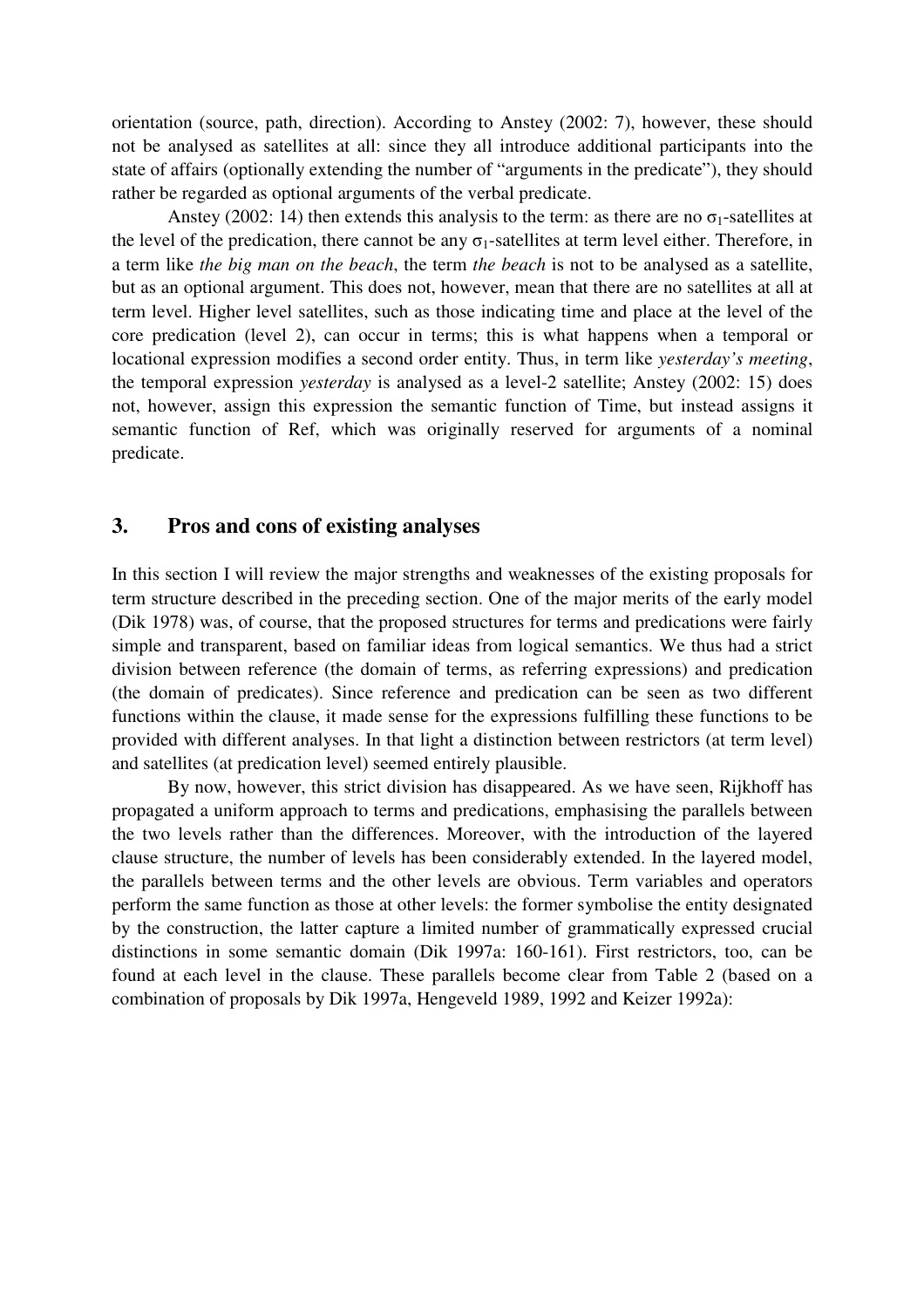| Variable | Restrictor                     | <b>Operators</b>                            | Referent          | <b>Satellites</b>                      |
|----------|--------------------------------|---------------------------------------------|-------------------|----------------------------------------|
|          | Clause/Illocution <sup>9</sup> | $\pi_{4/5}$ : Illocution operators          | Speech act        | $\sigma_{4/5}$ : Illocution satellites |
|          | Proposition                    | $\pi_3$ : Proposition operators             | Potential fact    | $\sigma_3$ : Proposition satellites    |
| e        | Predication                    | $\pi_2$ : Predication operators             | State of affairs  | $\sigma_2$ : Predication satellites    |
| $-10$    | າາ                             | ω: Term operators                           | Individual        | $- -$                                  |
|          | Predicate                      | $\pi_1$ : Predicate operators <sup>11</sup> | Property/Relation | $\sigma_1$ : Predicate satellites      |

**Table 2: The structure of the layered clause**

Table 2 also illustrates, however, that, despite these parallels, the term level is still the odd one out. First of all, the (first) restrictor of terms does not necessarily take the form of a single unit (a predicate); instead it consists of a first (typically nominal) restrictor and, optionally, one or more non-first restrictors (typically, but not necessarily, adjectival predicates). Keizer (1992a) introduced the term 'Predicator' to fill this gap. It is only at term level, however, that we find such non-first restrictors. Moreover, it is the only level where, in these proposals at least, we find no satellites.

In other words, we have a number of inconsistencies here. At term level the functional/lexical opposition is realised through the distinction between operators and restrictors, whereas at all other levels the divide is between operators and satellites. Operators, although they may differ in nature depending on the kind of entity designated, perform the same basic function at all levels. The question that arises is whether the same may not be true for restrictors and satellites. Let us return to the definitions given of these notions, starting with the latter. In Dik (1997a: 86; see also Dik et al. 1990), we read that, unlike arguments,

Satellites are not ... required by the predicate; they give optional further information pertaining to additional features of the SoA (level 1), the location of the SoA (level 2), the speaker's attitude towards or evaluation of the propositional content (level 3, or the character of the speech act (level 4).

First of all, it is important to realise that what is meant here is optionality at the syntactic and semantic level. Thus, arguments are required by the semantics of the verb: their meaning is not complete without them. Syntactically this is (to a considerable extent, at least) reflected by the fact that predications without a subject and (depending on the type of verbal predicate) one or more objects (direct, indirect, prepositional) are generally regarded as ungrammatical. Omitting satellites, on the other hand, will always result in a semantically and syntactically well-formed expression. This does not mean that satellites are also pragmatically optional: they may well provide focal information, in which case they are crucial for a proper

<sup>9</sup> The proposal by Dik (1997a) and Hengeveld (1989, 1992) differ with regard to the scope of the illocution operators: in Dik they have scope over the entire clause, while for Hengeveld they operate on the illucution, which, in his proposal, forms part of the clause. Since this issue is not relevant to the present discussion, I will not comment on it. For a discussion, see e.g. Anstey (2002).

<sup>&</sup>lt;sup>10</sup> Both Dik (1997a) and Hengeveld (1989, 1992) use the x-variable to symbolise the (first-order) referent at this level. Terms, however, are different from any of the other clause units in that they can be used to refer to any order of referent. It is, however, the only level at which reference can be made to individuals (concrete entities). I will return to this matter below.

<sup>&</sup>lt;sup>11</sup> Strictly speaking, this is not correct. In the verbal domain, level-1 operators operate on the nuclear predication (verbal predicate and its arguments), rather than on the predicate. The same is true for satellites at this level. See Anstey (2002).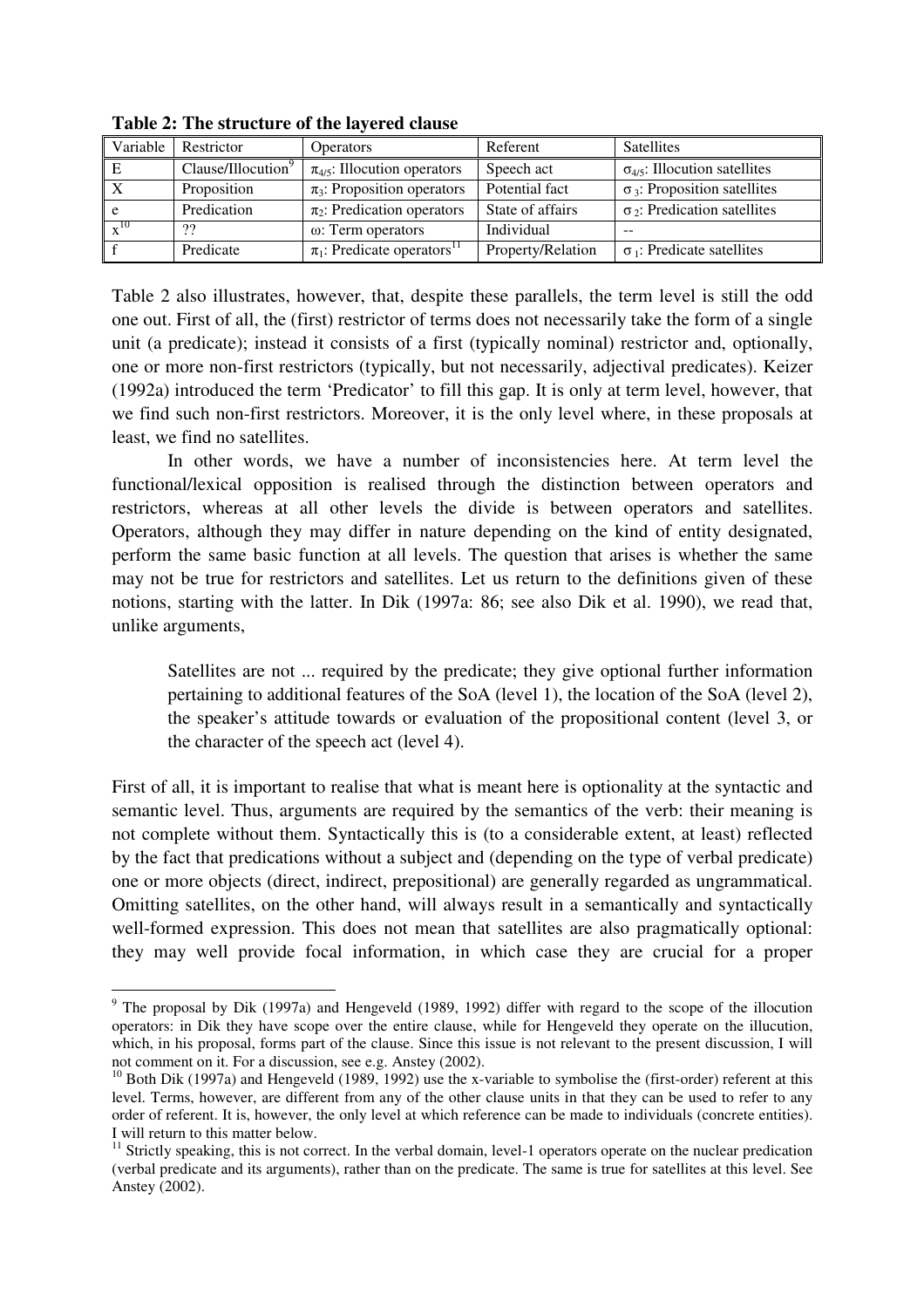understanding of the predication in question, which would be infelicitous without this information (e.g. in contrastive contexts: *Where did you meet him?* – *I met him in Paris*).

The same, however, can be said of non-first restrictors within the term. Unlike the (obligatory) first-restrictor, non-first restrictors provide semantically and syntactically optional (though pragmatically relevant) information about the referent. The difference between terms and higher-level clause units is that within terms the restrictive function of first and non-first restrictors is much more conspicuous. This difference is largely due to the fact that terms, as those expressions taking argument position, are referring expressions, whose referent set needs to be established before predication can take place. This does not mean that at the other levels in the clause satellites do not have a restrictive function. At the level of the predication, for instance, adding a time or place satellite obviously restricts the number of possible interpretations of that predication. In other words, the basic function of the three basic ingredients does seem to be the same at all levels: operators capture grammatically expressed information about the entity designated, (first) restrictors provide (syntactically and semantically) obligatory information about this entity, while non-first restrictors and satellites provide optional lexical information. It could, of course, be argued that, because of their restrictive function, 'restrictor' may, indeed, be an appropriate term to refer to modifiers at term level. Nevertheless, since these modifiers could be argued to belong to the same category as the satellites at the other clause-levels, it would obviously be more consistent to represent them in a similar fashion.

Consider the examples in (12). Once we accept that nominal predicates can have arguments as well as satellites, the verbal and nominal constructions in (12a&b) can be analysed in similar (though not identical) ways.

- (12) a. Caesar's destroyed the city in 57 BC.
	- b. Caesar's destruction of the city in 57 BC.

In both utterances, the terms *Caesar* and *the city* are arguments of the predicate (*destroyy* and *destruction*<sub>N</sub>, respectively) and in both cases the arguments are assigned the same semantic functions (Agent and Goal, respectively). In addition, the adpositional phrase *57 BC* functions as a locational satellite in both cases, which seems appropriate as it has the same form and function in both constructions.

However, there is no reason to confine this kind of parallel analysis to arguments and satellites in the form of adpositional phrases. Consider in this respect the examples in (13):

- (13) a. I assured John *I honestly believe him to be innocent*.
	- b. I assured John of *my honest belief in his innocence*. 12

In (13a), we have a verbal predicate (*believe*) which takes a propositional goal argument, here expressed in the form of an infinitival clause (*him to be innocent*). The adverb *honestly*

<sup>&</sup>lt;sup>12</sup> It might be objected that in example (13b) the adjective *honest* is used non-restrictively, in the sense that it obviously does not function to distinguish between an honest belief (in his innocence) and one or more other beliefs (in his innocence). This would certainly be true if the adjective in question was, indeed, interpreted as a property of the referent (cf. *an honest man*). In this example, however, *honest* functions to modify the speaker's attitude towards the content of the proposition 'belief in his innocence'; on this interpretation the adjective *honest*, just like the adverb *honestly* in (13b), restricts the denotation of the proposition *belief in his innocence* to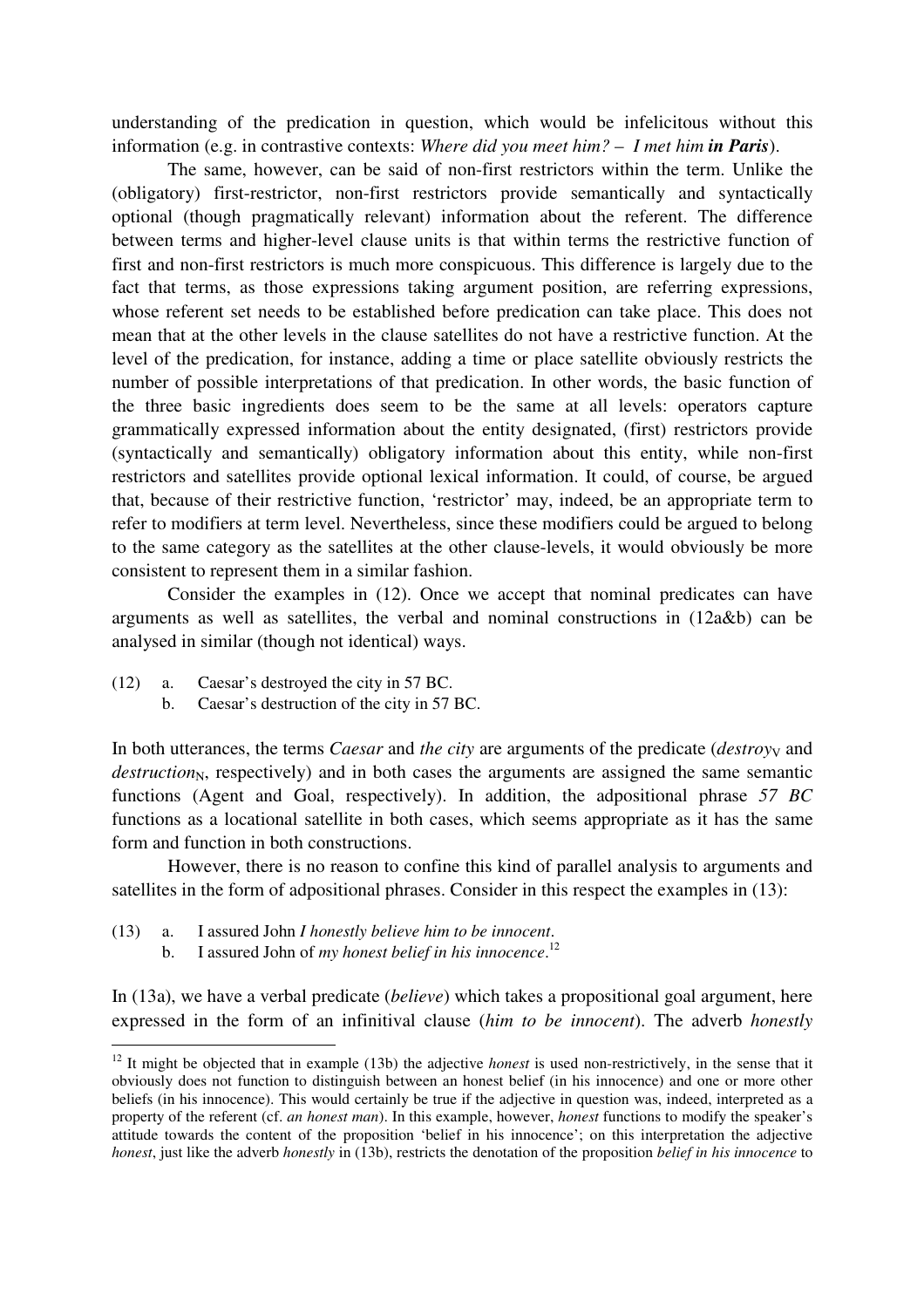functions as a level-3 satellites, modifying the speaker's attitude (in terms of truth, sincerity, commitment) towards this proposition. The term *my honest belief in his innocence* in (13b) can be used to refer to this same proposition. It may therefore be argued that the adjective *honest* fulfils the same function here as the adverb *honestly* in (13a). There is, of course, a difference in form, but (as in the case of the 'inherited' arguments) this can be accounted for by means of the Principle of Formal Adjustment (PFA; see (4)). The two expressions, *honestly* and *honest*, do, however, fulfil the same function: both provide optional information about the speaker's attitude towards (commitment to) the truth of the proposition 'he is innocent'. It therefore seems plausible to assign both expression the same function, that of third-order satellite.

Let us consider one more example in this respect. In (14a) the subject term *the president* functions as the agent in the SoA designated by the predication. In (14b), the same information is provided by means of the adjective *presidential* (Dik 1997b: 159). The difference in form will, again, be taken care of by the PFA. Moreover, as predicted by Mackenzie's Valency Reduction Hypothesis, this information is no longer required in the case of a nominalised head. The most plausible analysis, therefore, seems to be that in which the adjective *presidential* does not function as a restrictor, but as an implied satellite with the semantic function of Agent.<sup>13</sup>

- (14) a. The president denied the charges.
	- b. the presidential denial of the charges

The approach advocated has an additional advantage. In Dik's original schema for term structure, heads (first-restrictors) and modifiers (non-first restrictors) were analysed as having the same function: both served to restrict the set of potential referents symbolised by the term variable. The only difference between first and non-first restrictors was a difference in scope (Dik 1989: 134), in the sense that the first-restrictor would be 'logically prior' (Dahl 1971; cf. Jespersen 1924: 96) to any non-first restrictors. This does not, however, give special status to the first restrictor, since in the same way the second restrictor would be 'logically prior' to the third restrictor. Thus, a term like (15a) would be given the underlying (simplified) representation given in (15b), and would be interpreted along the lines of (16).

those propositions which I sincerely belief to be true. I will therefore maintain that both *honest* and *honestly* are used restrictively in these examples.

<sup>&</sup>lt;sup>13</sup> The adjectival argument construction is not very common in English, although the following authentic examples show that is is certainly acceptable, in particular with nationality-denoting adjectives:

<sup>(</sup>i) *Any under oath presidential denial of sex with Monica Lewinsky* should make for an airtight perjury case (From: Nightmare on Pennsylvania Avenue, by Carl Limbacher; Chuck Baldwin Life, Talk Radio)

<sup>(</sup>ii) Though it's now four days ago since *the American attack on thousands of fleeing Iraqi troops*,… <ICE-GB:S2B #81:1:F>

<sup>(</sup>iii) He claimed *the British proposal for a common currency based on the hard ecu* was more sophisticated than that of most European partners. <ICE-GB:W2C-006 #18:1>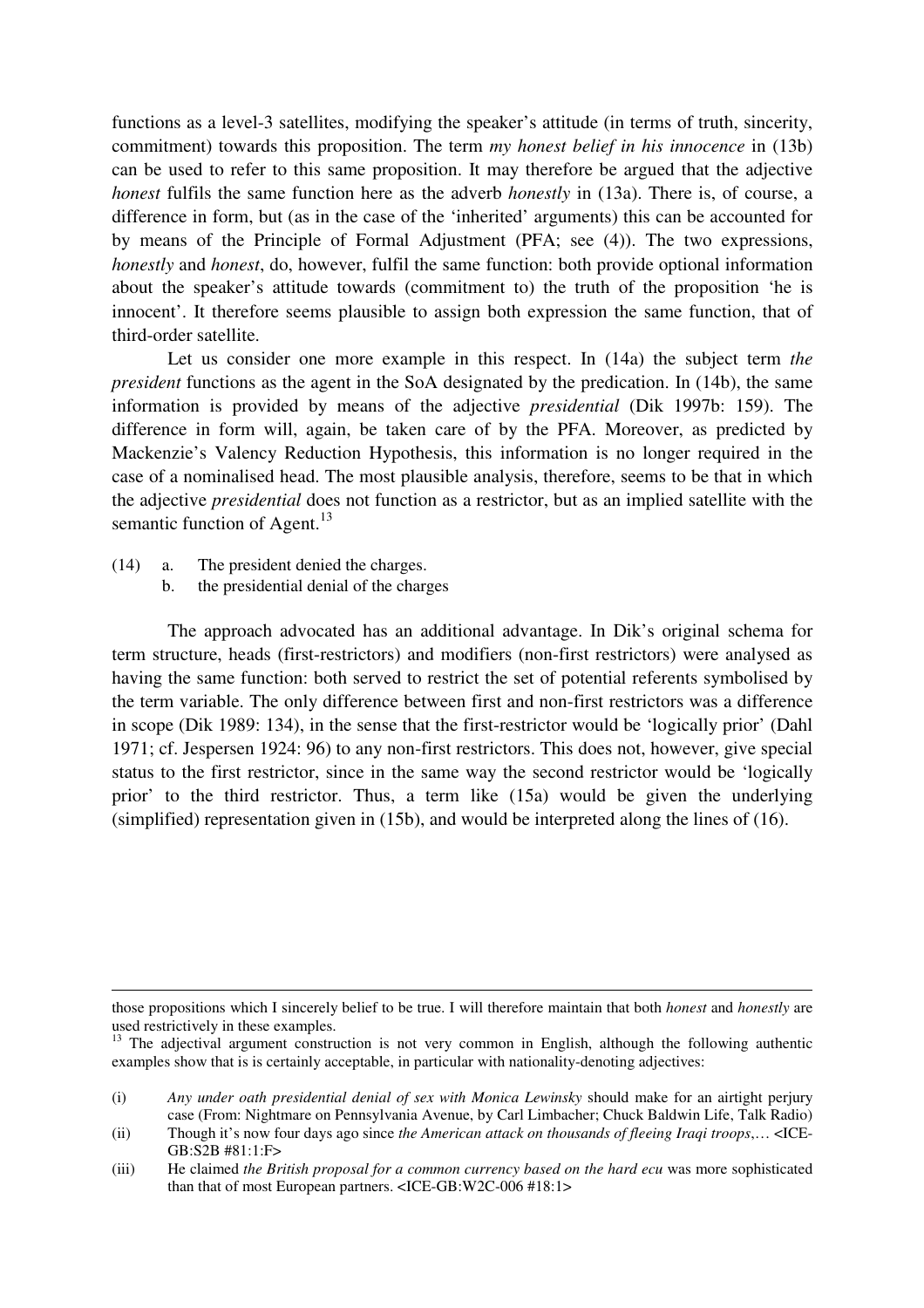- (15) a. an old African elephant
	- b. (1ix<sub>1</sub>: elephant<sub>N</sub>: African<sub>A</sub>: old<sub>A</sub>)
- (16) Instruction from S to A:
	- a. Take a (singleton) set of elephants
	- b. From this set single out the subset whose members have the property "African"
	- c. From this subset single out the subset whose members have the property "old"<sup>14</sup>

Nor is it the kind of predicate used which distinguishes first restrictors from non-first restrictors. Although the former are typically nominal and the latter typically adjectival, both may also take other forms (see also (2)):

| (17) | <b>a.</b> | Red is a lovely colour. | [adjectival first restrictor] |
|------|-----------|-------------------------|-------------------------------|
|      |           | b. To err is human.     | [verbal first restrictor]     |
|      |           | c. a paper box          | [nominal second restrictor]   |
|      |           | d. a burning house      | [verbal second restrictor]    |

Instead, what distinguishes the first restrictor from all other restrictors is that it the first restrictor which indicates, for the addressee, the type and order of entity referred to. It is for this reason that this first-restrictor is obligatory; without it the addressee would not be able to determine what kind of entity the speaker is referring to. All other restrictors function to specify further properties of the entity in question. Which non-first restrictors can felicitously be used is (partly at least) determined by the first restrictor (or, more correctly, by the entity designated by the first restrictor) – not the other way round. Observe finally that whereas there may be scope differences between the various non-first restrictors, they all perform the same function. The primary distinction is, therefore, that between first restrictors on the one hand and non-first restrictors on the other. This, too, ought the be reflected in the underlying representation of the term.

It will be clear that the proposals by Mackenzie offer an attractive way of dealing with some of these problems, in particular with those problems related to the status of the elements in deverbal constructions. By allowing various nominalised predicates (deverbal nouns, gerunds as well as first argument nominalisations like *listener* or *player*) to have both (inherited) arguments and implied satellites, the similarities as well as the differences between the input predicates and the output predicates are neatly reflected.

Moreover, by representing the optional (or optionally expressed) participants in these derived constructions as satellites there is no need for a separate rule of term-predicate formation (Mackenzie and Hannay 1982). This rule was introduced to make it possible for terms indicating e.g. location or possession to function as restrictors. After all, restrictors have a predicative function, whereas terms are referring expressions. For these terms to function as restrictors they would first need to be converted into predicates. If, on the other hand, they function as satellites, such conversion is no longer needed. Moreover, as satellites such terms could be assigned a semantic function: satellites are assigned semantic functions expressing the relation between satellite and first restrictor; restrictors are not.

<sup>&</sup>lt;sup>14</sup> Note that restrictors need not differ in scope; they may also be conjoined, in which case the two modifiers are usually separated by means of a comma or the conjunction *and*.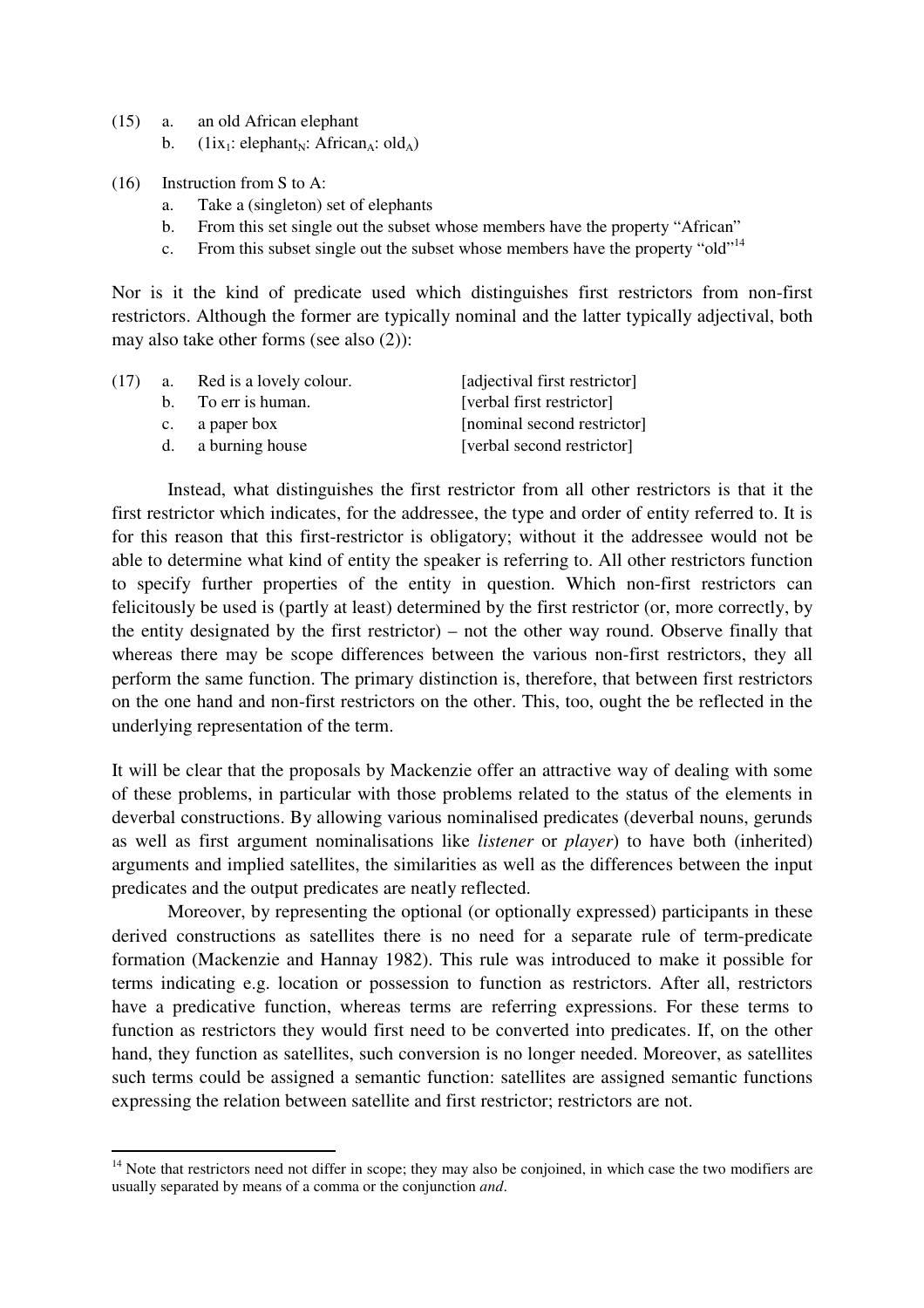However, because these proposal were made to deal with nominalised constructions, they are restricted to the status and role of genitival and adpositional modifiers, that is, to modifiers which are themselves terms. As illustrated in (2), however, modifiers can appear in many forms. These other modifiers (adjectival and nominal predicates, participials and clauses) are still analysed as restrictors. This means that within the term we now have two types of modifiers – satellites (adpositional modifiers) and restrictors (adjectival and clausal modifiers) – despite the fact that both perform the function of restricting the denotation of the first restrictor.

As we have seen, Rijkhoff does take the extra step of analysing all modifiers within the term as satellites. In the structure he proposes, terms contain one (obligatory) restrictor and one or more optional satellites. In a further attempt to develop a uniform analysis of terms and predications, satellites at both levels are categorised as belonging to one of three domains: quality, quantity and location.

Closer inspection, however, suggests that the parallel structures imposed on terms and predications may be somewhat forced. For instance, as shown in Table 1, adjectival satellites are categorised as indicating a quality of the referent. Adjectives can, however, also indicate time (as in *my previous job*, *a recent proposal*, *the future king*), in which case they seem to fall within the domain of location (which includes time indicators). Furthermore, adjectives can be used to indicate frequency (e.g. *his frequent/regular/weekly/annual visits*), in which case it would make sense to place them in the domain of quantity.

Moreover, as we have seen, adjectives can be used to indicate a participant in a state of affairs (e.g. *the presidential election*, *the American attack* etc.), in which case they can be seen as corresponding to an argument in the verbal domain, rather than as belonging to any of the three domains distinguished.<sup>15</sup> However, since Rijkhoff (1992: 207, 2002: 226-227) acknowledges satellites at term level, but no arguments, analysis of these expressions poses a problem. Finally, such adjectives as *honest* in *my honest belief*, expressing the speaker's attitude towards a the proposition referred to, obviously do not fall within any of the three domains: although they can occur in terms, they can never function as satellites at the level of the predication.

Similar problems arise in the case of adpositional satellites. In a straightforward example like *the book on the table*, the prepositional phrase *on the table* clearly belongs to the domain of location. In a term like *the cake for John*, however, it is far from clear to which of the three domains the satellite *for John* belongs. Moreover, adpositions, in particular those

<sup>15</sup> Interestingly, these adjectives do so without taking argument position. Thus, in examples like *the American attack on Iraq* the agent of the action of attacking is not explicitly being referred to; yet, anaphoric reference to the implied agent is possible:

<sup>(</sup>i) In Paris Francine Stock examines the thinking behind the last minute *French* initiative and what *they* hope to gain from it. <ICE-GB:S2B-010 #7:1:A>

Moreover, addition of a phrase referring to an Agent clearly leads to anomalous results; thus, in a construction like (ii) the adjective can no longer be interpreted as referring to those who did the initiating.

<sup>(</sup>ii)  $*$ ?... the French initiative by the British  $\ldots$ 

In other words, although the adjective *French* here does not syntactically fill an argument position of the underlying verb *initiate*, it does act like an argument both semantically and pragmatically.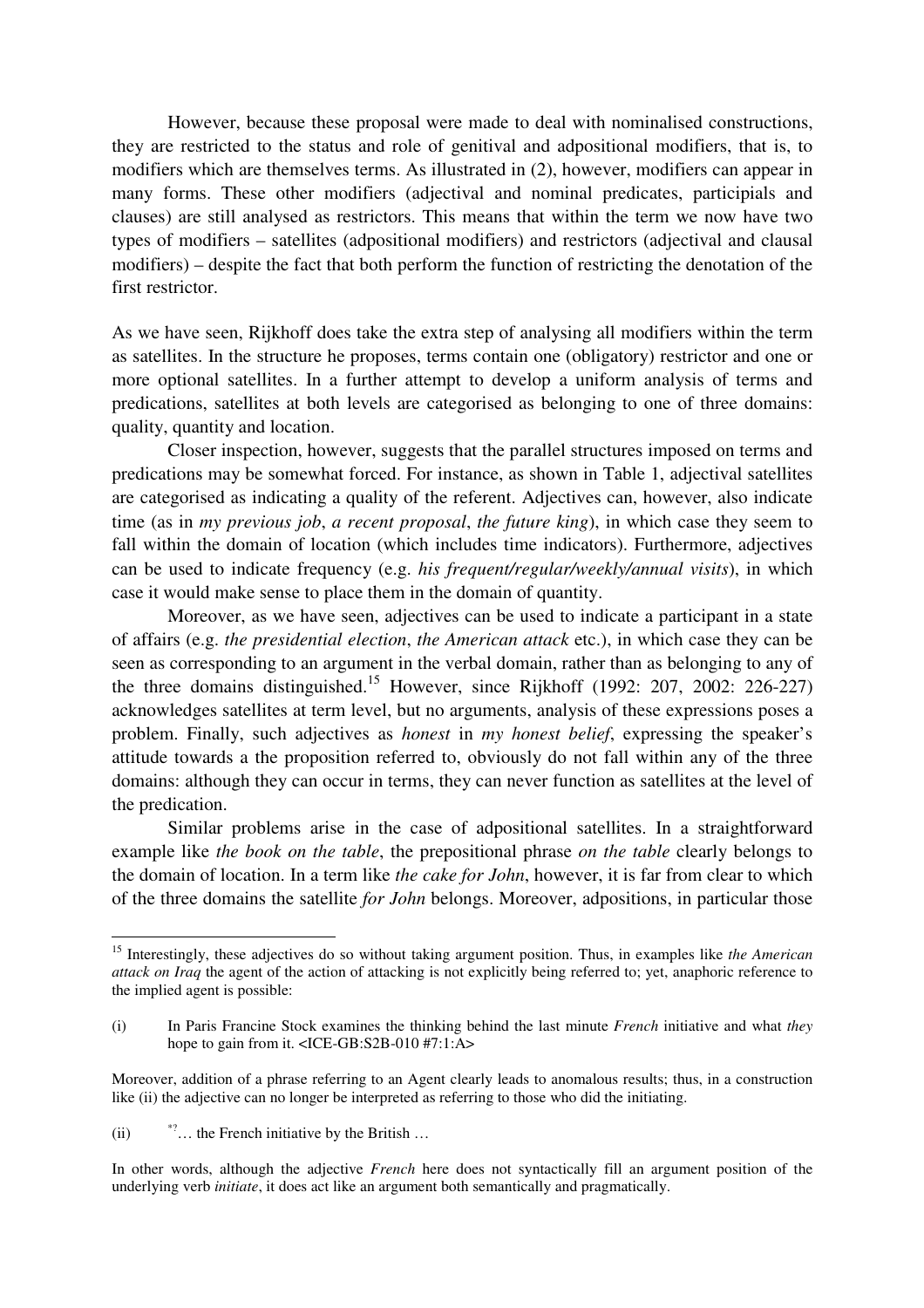introduced by *of*, can also express a quality, as in *a man of honour*, *sheets of satin* and *a girl of sixteen*. Note that in all these cases, the quality in question can also be expressed by means of an adjective: *an honourable man*, *satin sheets* and *a sixteen-year-old girl*.

In addition, the prepositional phrases following deverbal nominal predicates (*the election of a president*, *the attack by the Americans*) are, again, hard to qualify. The same is true for *of*-phrases following basic relational predicates. Thus it seems hardly plausible to paraphrase a term like *the top of a mountain* as 'the top situated upon a mountain' (anyone wishing to convey this meaning would probably use the phrase *the top on the mountain*). Instead, *of* in these cases expresses an intrinsic part-whole relation, which, once again, does not seem to belong to any of the three domains distinguished by Rijkhoff. It will be clear that much the same applies to genitival terms (*Mary's brother*, *the president's denial* etc.), with the possible exception of possessive constructions.<sup>16</sup>

This, then leaves us with relative clauses, which are even harder to categorise. Rijkhoff (2002: 219) describes the function of the relative clause in (18a) as that of locating the entity referred to in time. Clearly, though, this is not the main function of relative clauses. What relative clauses do is indicate that the referent of a particular term also functions as a participant in some other state of affairs: the relative clause in (18a) does not merely place the book referred to in the past (which would be odd anyway, as shown by the markedness of \*? *the book yesterday*), but serves to indicate that this book plays a role in a particular givingevent (which took place in the past).

(18) a. the book *I gave you (yesterday)* [location in time] (Rijkhoff 2002: 219) b. books *(which have been) written for first-year students*

The same is true for the construction in (18b): the relative clause does not serve to place a set of books in the present (note that for participial clauses it would be difficult to place the referents in any time), but, to relate it to some other state of affairs, thereby further qualifying the nature of the book referred to.

It therefore seems to me that the uniformity found between predications and terms by Rijkhoff, as manifested in the shared domains of quality, quantity and location, is too restrictive (as regards satellites, at least) and, as such, not descriptively adequate. I quite agree that there are important semantic and syntactic similarities between terms and predicates; at the same time, however, it needs to be acknowledged that these clause units perform different functions in the clause, which may call for differences in analysis.

Anstey (2002), as pointed out before, proposes to do away with all level-1 (nuclear predication) satellites. I will not address the question here of whether this is justified; I will, however, argue that his reasons for doing so do not seem to apply to terms. Let us concentrate

<sup>16</sup> In accounting for possessive genitives like *John* in *John's book*, Rijkhoff (2002: 219) refers to Claudi and Heine's (1986: 316-317) and Heine's (1990: 144) 'space-to-possession metaphor', according to which 'what's at one's place is at one's disposal'. Now, this may indeed be a basis for categorising possessive genitives as belonging to the locational domain, but it will also be clear that not all genitives can be so easily reformulated as indicating place. If we are to understand the genitive expressions in such constructions as *Mary's brother* or *the president's denial of the charges* as indicating location, then surely only in mental space; i.e the entity denoted by genitive term functions as a 'reference point' (Langacker 1991: 170) for identifying the referent of the term as a whole – not merely through spatial location, but through any kind of relation/association (cf. Taylor 1996: 17).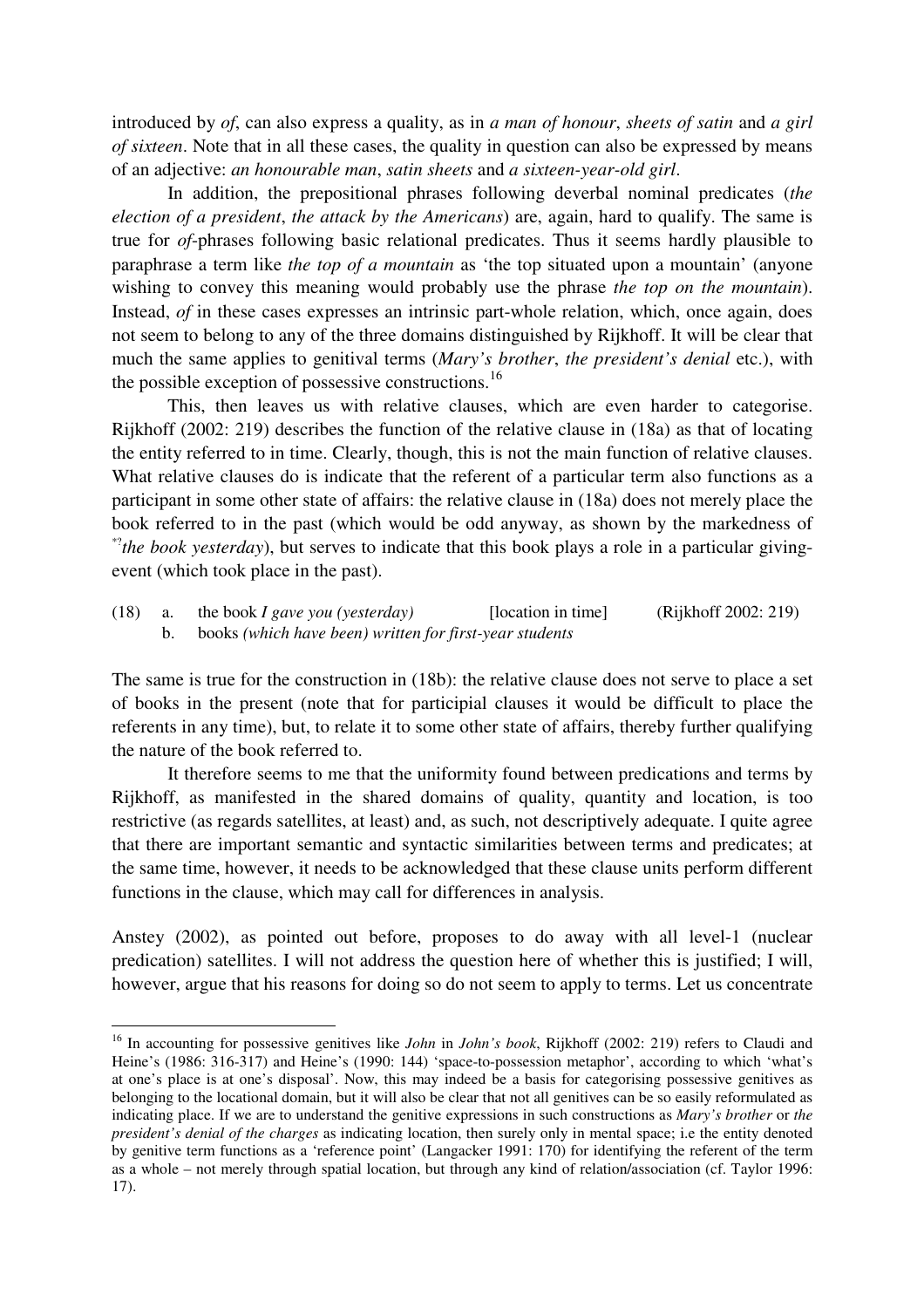on those expressions which, at the level of the nuclear predication, serve to provide optional information in the form of additional participants, instruments and spatial orientations, and which, according to Anstey, should be analysed as optional arguments. Anstey's reason for analysing them in this manner is that these expressions do not specify further properties of the event, but introduce additional participants.<sup>17</sup> Terms, however, do not always (or even typically) denote events (or states of affairs). It is therefore hard to see how in a term like *the letter from John*, the term *John* introduces a new participant into any state of affairs, since there is no state of affairs for John to participate in (note that it is implausible to regard John as a participant in the state of affairs denoted by the predication in which the term as a whole functions as an argument). The expression *from John* does, however, specify a further property of the referent.

It is, moreover, far from clear what exactly an optional argument is. If we start from the original definitions of satellites and arguments, the term is a *contradictio in terminis*; after all, what distinguishes arguments from (adpositional) satellites from is they are obligatory. If we are to follow Anstey's line of reasoning, we have to abandon obligatoriness and optionality as the defining features of arguments and satellites, respectively. Instead the crucial distinction will be that between participants and non-participants in the state of affairs denoted. Although this may be a valid distinction to make, I do not feel that it should replace the traditional argument/satellite distinction (however problematic this distinction may be), particularly since the idea of optional arguments is relevant only at the level of the predication. At all higher levels, satellites still need to be defined in terms of their optionality, since – just like in terms – there is no state of affairs for any participants to be introduced into.

Finally, Anstey's proposal, too, applies only to optional information in the form of terms (adpositions and genitives), as only these can be seen as introducing participants. It cannot plausibly be extended to clauses or adjectives, which means that, at term level, we simply end up with yet another category: apart from arguments (e.g. *Mary* in *Mary's brother*), satellites (e.g. *yesterday* in *yesterday's meeting*) and restrictors (e.g. *boring* in *a boring meeting*), we now also have optional arguments (e.g. *the beach* in *the big man on the beach*).

# **4. A modest proposal**

In view of the above it will not come as a surprise that I prefer to simplify term structure by analysing all (syntactically) optional information (i.e. all modifiers) within the clause as satellites. In addition, some predicates (basic relational predicates and most derived nominal predicates, see (6)) will be represented in the lexicon (or fund) with one or more argument slots. This analysis will then apply to all terms, irrespective of the form of the modifiers (adjectival, adpositional, genitival, nominal or clausal, the type of (first) restrictor (derived or non-derived) or the type of entity referred to (concrete object, state of affairs, proposition,

<sup>&</sup>lt;sup>17</sup> Observe that I do not include the function of Quality here, which, according to Anstey, also functions to introduce a new participant into the state of affairs. In my view, however, the expression *an exile* in an utterance like *John stayed in the country as an exile* does not introduce a new participant (or any participant for that matter): it is a non-referential expression, predicating a property of John. It therefore does not seem justified to analyse this expression as introducing an optional participant.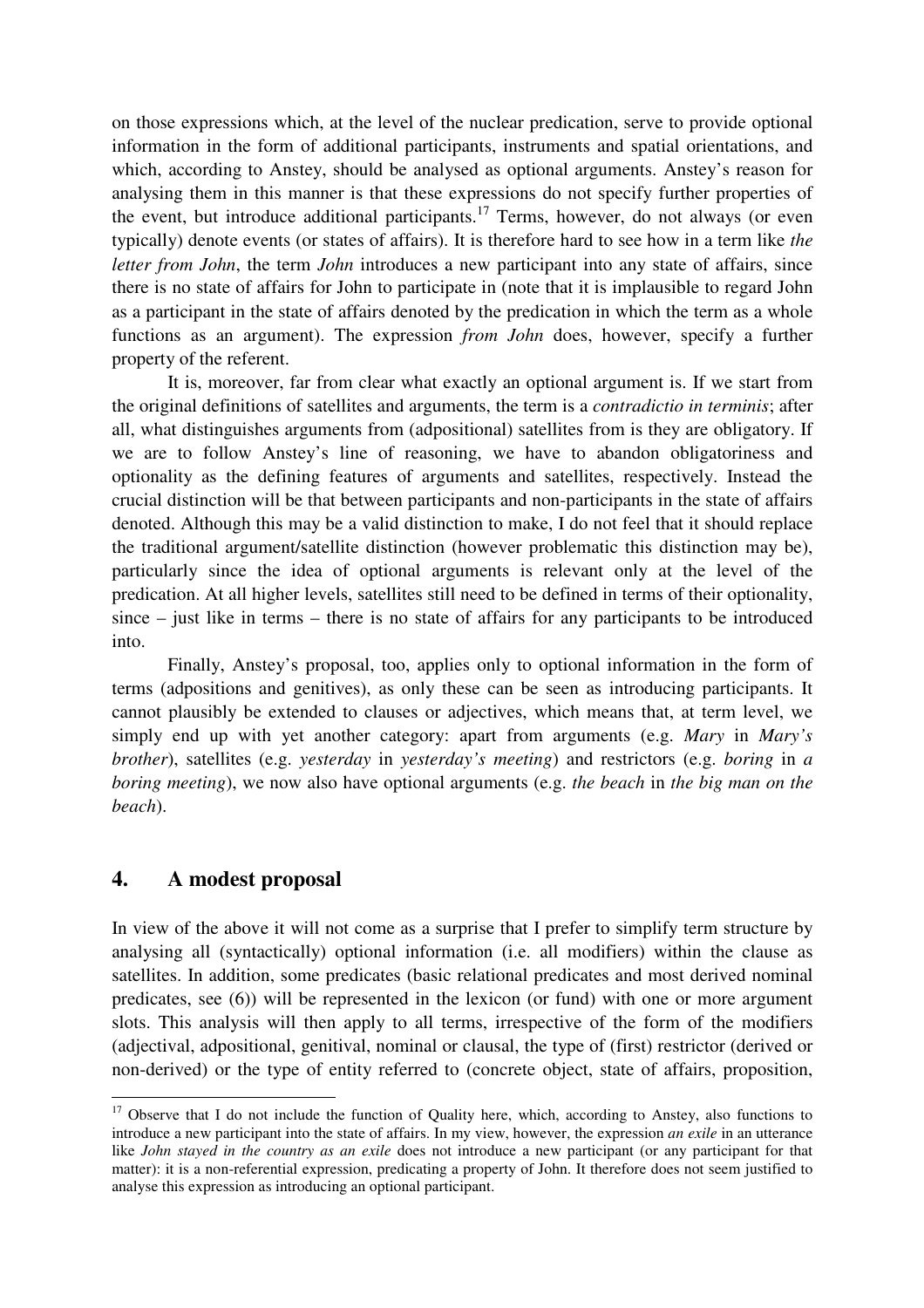speech act or property). It will be clear that the possible combinations of these parameters are too numerous to list; a number of examples, however, will suffice to illustrate the result. In these examples satellites are given in italics and arguments in bold and italics.

- (19) first-order entities
	- a. genitival argument, non-derived head: John's<sub>Ref</sub> hair
	- b. adpositional satellite, non-derived head: the book *on the desk*Loc
	- c. adjectival satellite, non-derived head: an *old*<sub>Qual</sub> car
	- d. clausal satellite, derived head: the painting *I bought yesterday*

#### (20) • second-order entities

- a. pronominal argument and (implied) adpositional satellite, derived head: *their*<sub>Proc</sub> arrival *at the airport*<sub>Loc</sub>
- b. nominal satellite, derived head: the meeting *last* week<sub>Time</sub>
- c. genitival and adpositional argument, derived head: *the doctor*<sup> $\gamma_{Ag}$ </sup> treatment *of the patient*<sub>Go</sub>
- d. clausal satellite, derived head: the meeting *I attended*

#### (21) • third-order entities

- a. genitival and clausal argument, derived head: *John's*<sub>Pos</sub> hope *that the charges would be dismissed*<sub>Cont</sub>
- b. pronominal and adpositional argument, derived head: *his*<sub>Pos</sub> belief in *her innocence*<sub>Go</sub>
- c. clausal argument, non-derived head: the fact *that he didn't come*<sub>Cont</sub>
- d. adjectival satellite, non-derived head: a *splendid*<sub>Att</sub> idea

### (22) • fourth-order entities

- a. clausal satellite; derived head: the order *John gave*
- b. appositional argument, derived head: the question *'who did it?'* Form
- c. adjectival satellite, derived head: a *tentative*<sub>Att/Man</sub> answer
- d. pronominal and adpositional argument, derived head: *our*<sub>Ag</sub> response to *his entreaty*<sub>Go</sub>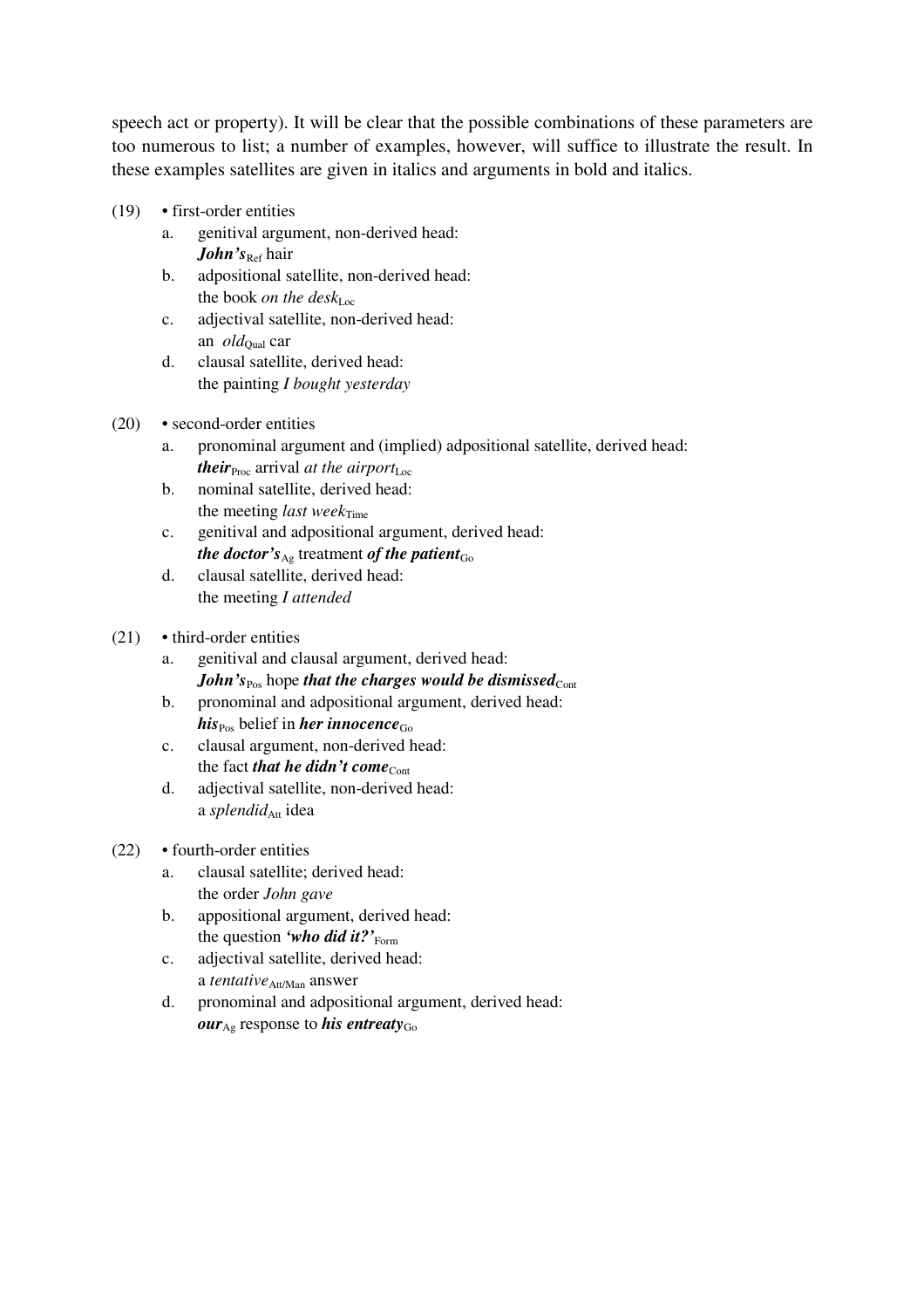- (23) zero-order entities
	- a. adpositional argument, derived head: the height *of the tower*<sub>Ref</sub>
	- b. genitival argument, non-derived head: *the car's*<sub>Ref</sub> colour
	- c. clausal satellite, non-derived head: the colour *I like best*
	- d. adjectival satellite, non-derived head: a *dark*<sub>Qual</sub> colour

Note that a number of new semantic functions have been introduced: Qual(ity) for qualifying adjectives, i.e. adjectival satellites which denote a quality of the referent of the term; Att(ittude) for adjectival satellites expressing the speaker's attitude towards a third-order referent; Contents for the complement clauses of third order predicates like *fact* or *hope*; and Form for the arguments of speech act predicates like *question* because they give the actual (direct speech) form of the speech act in question. 18 Finally, observe that *last week* in (20b) is assigned the semantic function of Time, not, as Anstey (2002: 15) suggests, Ref. The function of Ref will be reserved for arguments of relational nominal predicates like *father*, and deadjectival nominal predicates like *height*.

Now, clearly, the parallels between terms and predications are even more consistently reflected, in that both now consist of a variable, one or more operators, arguments (though not typically so at term level) and satellites. At the same time, however, there are also differences between the two clause units, in particular with regard to the functions of the satellites. Thus we see that, although there is a certain overlap between the functions of term satellites and predication satellites (at both levels satellites can, for instance, have the semantic function of Location or Time), there is quite clearly no direct match between the sets of functions performed by the satellites at the two levels. In itself this is not surprising, since there are also differences between the functions of satellites at the higher levels of the clause (2-4): at each level, satellites serve specific functions depending on the type of entity denoted. To some extent this is also true of terms: as they are the only clause unit which can be used to refer to concrete objects, there are bound to be differences between the satellites modifying these entities and those modifying higher order entities. This, then, accounts for the fact that it is only at this level that the function Quality is found, as it is concrete objects which have (physical) attributes like colour and size (in a literal sense, at least).

As pointed out earlier, however, there is another difference between terms and the other clause units which accounts for the fact term satellites differ, in form and function, from those at higher levels. Terms are the only clause units which always have a referring function: it is by means of terms that we refer to the participants (obligatory or optional) in a state of affairs. When any of the other clause units occur in argument position, they, too will have a referring function; this is not, however, their typical use. This may, in fact, explains why it is that only terms have satellites in the form of a restrictive relative clause: since restrictive relative clauses provide an additional predicate frame for the term to participate in, they can only be used to modify term referents. Once again, this is no reason for not regarding them as satellites.

 $18$  Notice that restrictive relative clauses have not been supplied with a semantic function; this is simply due to the fact that I have not been able to come up with an appropriate label.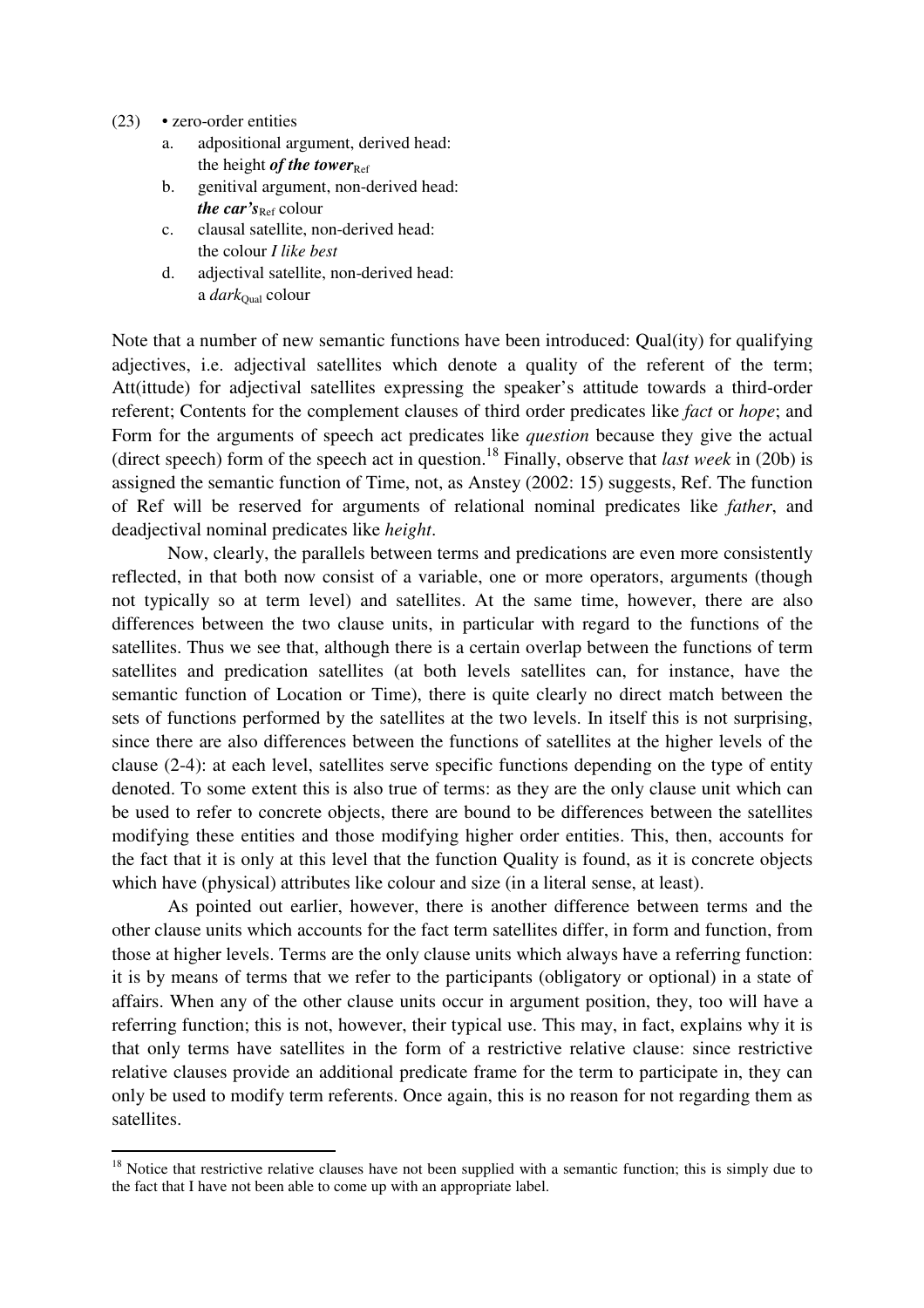At a pragmatic level, too, satellites (and arguments) at term level serve a different purpose from those at higher levels. Due to the referring function of terms, term satellites typically serve to help the addressee to identify the entity referred to. It is this function of referent identification which explains why it is that the arguments of basic or derived nominal predicates can so often be omitted, while at predication level arguments must virtually always be expressed. Since within the term arguments typically serve to enable the addressee to identify the term referent, they are only added when they are needed for identification; if not, they are left implied. Note that identification here does not necessarily mean (unique) identification of a specific entity, by may also apply to types of entities. Consider the following examples:

- (24) a. *The spire of our church* has collapsed.
	- b. The church opposite our house burnt down last night. We could see *the spire* collapse.
	- c. I could see *the spire of a church* in the distance.
	- d. I could see *a spire* in the distance.

In (24a), the explicitly mentioned argument *our church* serves to (uniquely) identify the entity referred to. In (24b), there is no need to explicitly mention the argument within the term; since the argument is clearly evoked, identification will be unproblematic. In (24c) the argument functions to identify the type of entity referred to without identifying a particular token. In (24d), neither the type nor any token are being identified – possibly because the speaker is unable to provide this information. In other words, the presence of the argument depends on whether it is required and/or available for the identification of the term referent. Predications, on the other hand, do not refer to entities. They describe states of affairs, introducing them into the discourse. The arguments contained in the predication serve to narrow down the denotation of the verbal predicate, but do not function to identify a specific event.

I would therefore like to regard these identifying expressions at term level as nonexpressed arguments, rather than implied satellites. The reason they are not expressed is a pragmatic one; semantically, they are have the same level of obligatoriness as in the verbal domain. Although I realise distinctions are very subtle, these non-expressed arguments are not identical to Anstey's (2002: 7) optional arguments either, a function he assigns to additional participants in states of affairs, i.e. Dik's implied  $\sigma_1$  satellites, such as beneficiary, instrument, company, direction, source etc., which, generally speaking, are required neither semantically (at least not to the extent arguments are), nor for purposes of identification.

Adjectives, on the other hand, will be treated as satellites, either implied (e.g. colours, sizes) or non-implied; though the line may be difficult to draw. Note, however, that not all adjectives are to be analysed as satellites within the term. Thus, like relative clauses, adjectives may have a restrictive or a non-restrictive function. This is illustrated in the examples in  $(25)$  and  $(26)$ .<sup>19</sup> In  $(25)$ , the adjectives fulfil what is presumably their most function, that of restricting the referent set of the term in question. In (26), on the other hand, the adjectives in the italicised expressions do not have restrictive function. Thus, in (26a), the implication is not that there is more than one statue of Lord Roberts, but only one of Lord Roberts on horseback. Similarly, in (26b), there is only one set of boots involved, all

<sup>&</sup>lt;sup>19</sup> The examples here are taken form the ICE-GB corpus, a fully tagged and parsed one-million-word corpus of written and spoken English composed at the Survey of English Usage, University College London.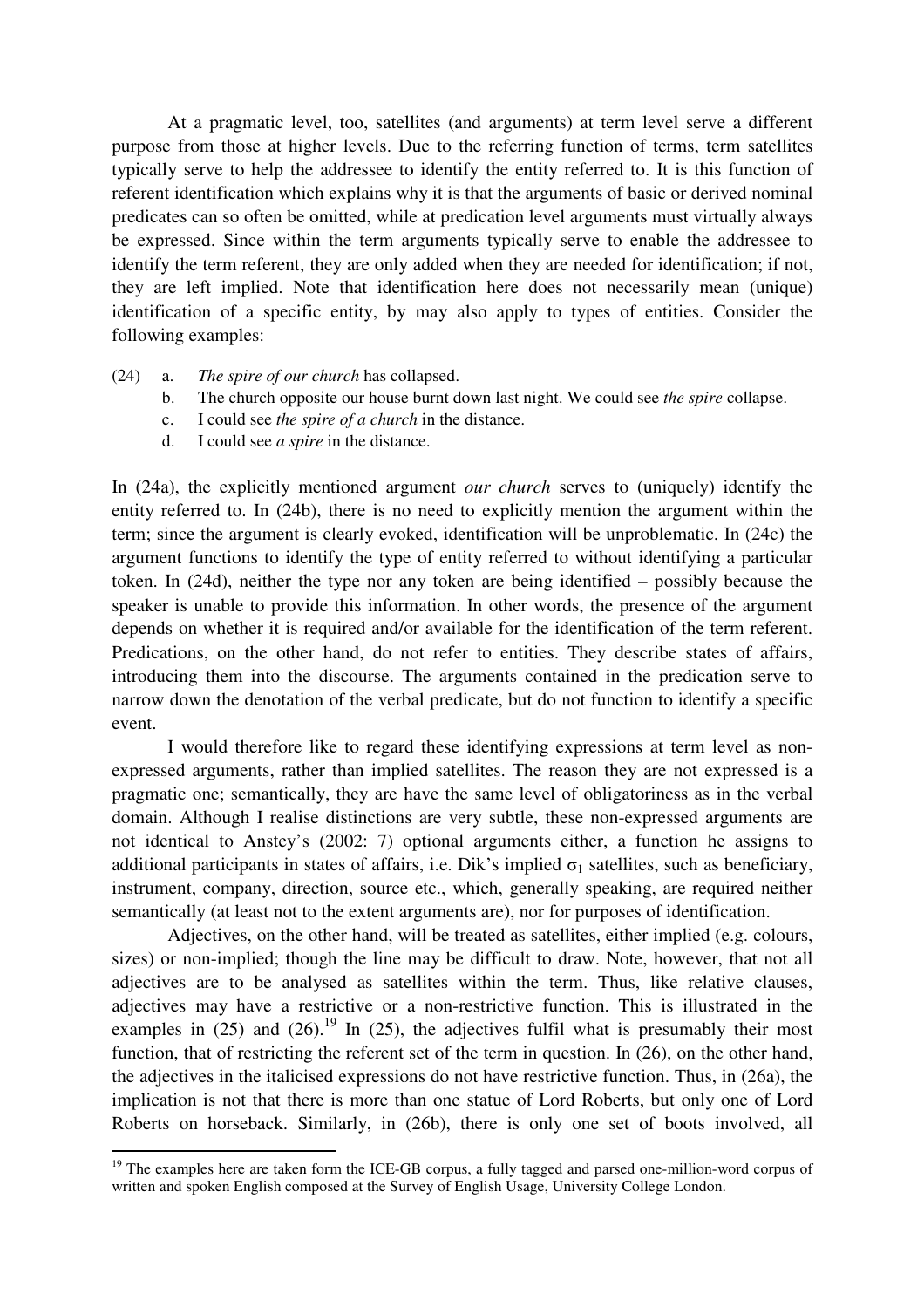members of which are shiny, while in (26c) there is obviously only one kingdom of Strathclyde and one kingdom of Dalriada.

- (25) a. Well that was slightly above the *average* tea shop <ICE-GB:S1A-010 #20:1:A>
	- b. ... he'd be worrying about whether the tissue box was on the *right* side of the bed and whether you know why the flowers weren't the *right* colour and all that nonsense you know and sort of busy dispatching people <ICE-GB:S1A-010 #258:1:B>
	- c. This meant that following the *Anglo-Saxon* victory at Chester c.616 A.D. the *British* kingdoms were restricted to Cornwall, Wales and Strathclyde. <ICE-GB:W1A-001  $#60:1>$
- (26) a. The field officer and the major of the parade have once again halted more or less directly in front of the *equestrian* statue of Lord Roberts <ICE-GB:S2A-011 #22:1:A>
	- b. but uh it has looked immaculate as ever as the guards now resume their original positions and, mark time, the *shiny* boots rising and falling in perfect harmony <ICE-GB:S2A-011 #37:1:A>
	- c. One by-product of the Deirian Deiran advances in Northern England may have been the consolidation of the *British* kingdom of Strathclyde based on Alcuit (Dumbarton Rock) and the emergence of the *Irish* kingdom of Dalriada. <ICE-GB:W1A-001 #61:1>

Now, let us return for a moment to another difference between terms and other units within the clause, namely, that terms can be used to refer to any order of entity, while each of the higher clause units designate just one particular type of entity (without referring to this entity, unless they occur in argument position). Due to this feature of terms, satellites at term level can fulfil a large variety of functions, depending on the order of entity referred to. In the case of a concrete referent, satellites can provide optional information about physical attributes of the entity in question, its location, possessor, etc. If the referent is a second-order entity, satellites may serve to indicate time (*yesterday's meeting*), frequency (*weekly meetings*) or participants (*a meeting of souls*), while adjectives like *honest* (*my honest belief*) or *possible* (*a possible solution*) indicate the speaker's attitude towards the truth of the proposition referred to. Arguably, an adjective like *frank* in *a frank answer* can be seen as modifying the speech act referred to.

This raises the question of what determines the level of a satellite: is it the level at which they occur within the clause, or the order of the entity they modify? On the basis of the preceding, it will be clear that it must be the order of the entity rather than the level of the clause (see also Anstey 2002: 5). In that case, however, it would be more consistent also to distinguish different levels of (term) arguments, as their form and function, too, are determined by the order of the entity referred to:

| (27) | а. | level-1 argument:    | <i>John's</i> father             |
|------|----|----------------------|----------------------------------|
|      |    | b. level-2 argument: | his treatment of the patients    |
|      |    | c. level-3 argument: | the fact that the earth is round |
|      |    | d. level-4 argument: | the question 'who did it?'       |
|      |    |                      |                                  |

The analysis proposed can, of course, be applied to adjectives as well. Adjectives, too, can take arguments as well as satellites. Thus (predicatively used) basic adjectives like *privy* (to sth), *fond* (of sb/sth), *eager* (to do sth), as well as derived adjectives like *dependent* (on sb/sth) all have one argument position. Adverbial modifiers – intensifiers like *very* and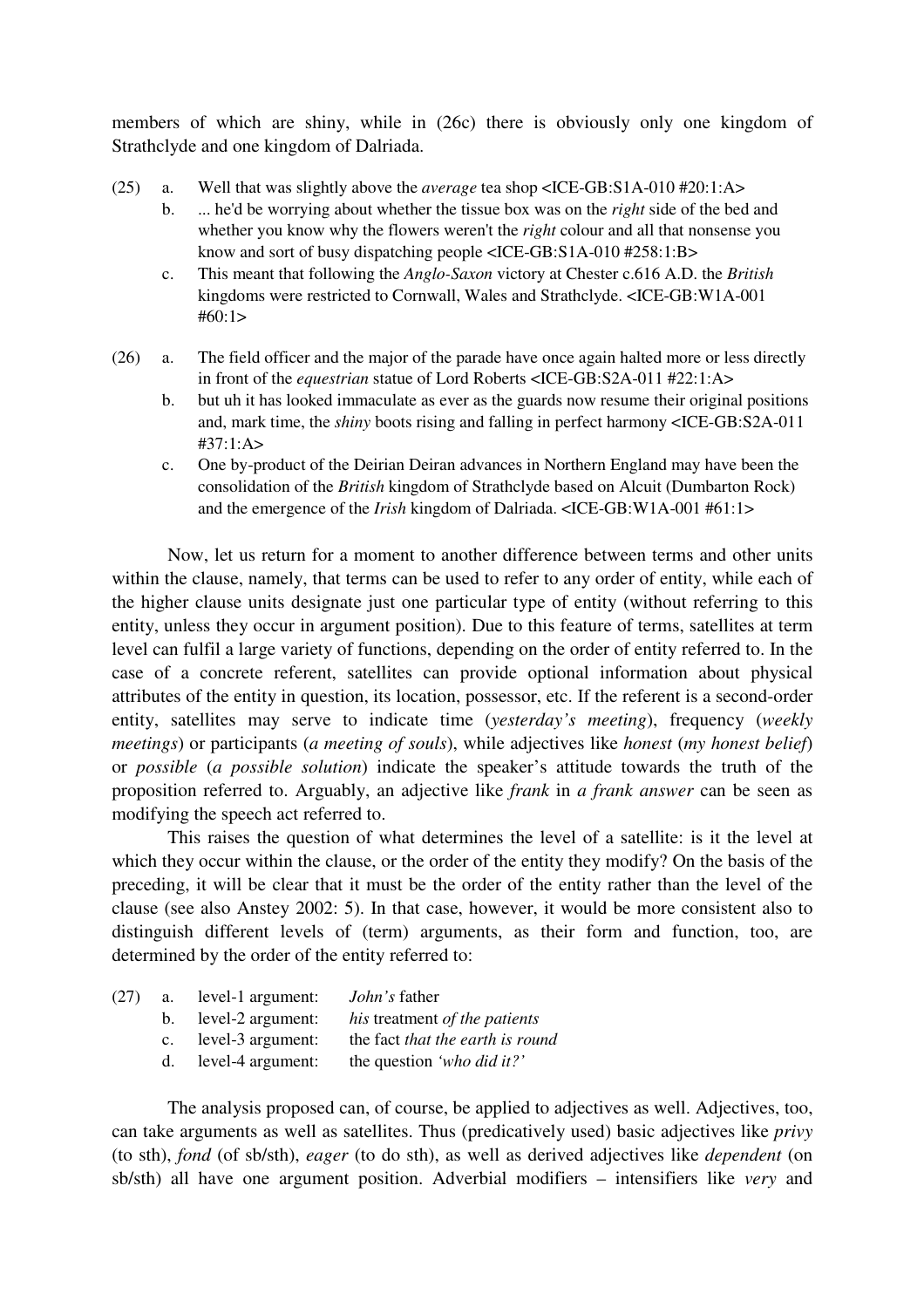*extremely* and downtoners like *almost* and *rather* – on the other hand, are to be analysed as satellites of the adjectival predicate they modify.

A final advantage of the current proposal is that it reflects the difference in status between first restrictors and non-first restrictors. In traditional approaches this difference was captured by means of the head-modifier distinction (or, in the case of arguments, the headcomplement distinction). These terms were used to reflect the intuitive idea that within each phrase one element was somehow more important than the others. With regard to noun phrases, for instance, Jespersen (1924: 96) describes how

In any composite denomination of a thing or person …, we always find that there is *one word of supreme importance* to which the others are adjoined as subordinates. This chief word is defined (qualified, modified) by another word, which in turn may be defined (qualified, modified) by a third word, etc. (original emphasis).

A similar characterisation is, in fact, used by Dik (1997a), who, as pointed out before, follows Dahl (1971) in regarding the information given in the first restrictor (or head) as "logically prior" to the information contained in non-first restrictors (or modifiers) (Dik 1997a: 134; 151). Dik (ibid.) also mentions that there appears to be psycholinguistic evidence to support the idea that the information in the head is psychologically prior to the information in the modifier (Clark and Clark 1977: 474). Accordingly, in Dik's Functional Grammar, it is the first restrictor in underling term structure which functions as the head of the term phrase, while the second, third etc. restrictor function as modifiers (e.g. Dik 1997a: 151). Quirk et al. (1985: 60), too, describe the head as having a 'primary' function, as the 'central constituent' within a noun phrase.

But what does it mean for an element to be the most important, primary, logically prior part of a noun phrase? The answer to this question is usually given in terms of the designation of a noun phrase. In Givón (2001: 59) we read that 'within the noun phrase, a noun is typically the syntactic and semantic head, defining the type of entity involved'. Similarly, in Langacker's (2002: 12-13) Cognitive Grammar it is the profile of the head that prevails at the composite structure level (is the 'profile determinant'), where the profile of an element is determined by its designation. The head (or first restrictor) therefore plays a very specific role within the noun phrase (or term); one that is fundamentally different from that of the other restrictors.

In the representation of terms proposed here this difference is now neatly reflected: the first-restrictor is still analysed as a restrictor, serving, as at every level in the clause, to designate the type of entity involved (not just the order of the entity, but its more specific nature, the 'kind of thing' in question). This restrictor, as the head of a term, is characterised by specific properties, both semantic (e.g. in terms of selection restrictions) and syntactic (e.g. pluralisation, subject-verb number agreement). Any modifiers or complements, on the other hand, are represented as satellites or arguments.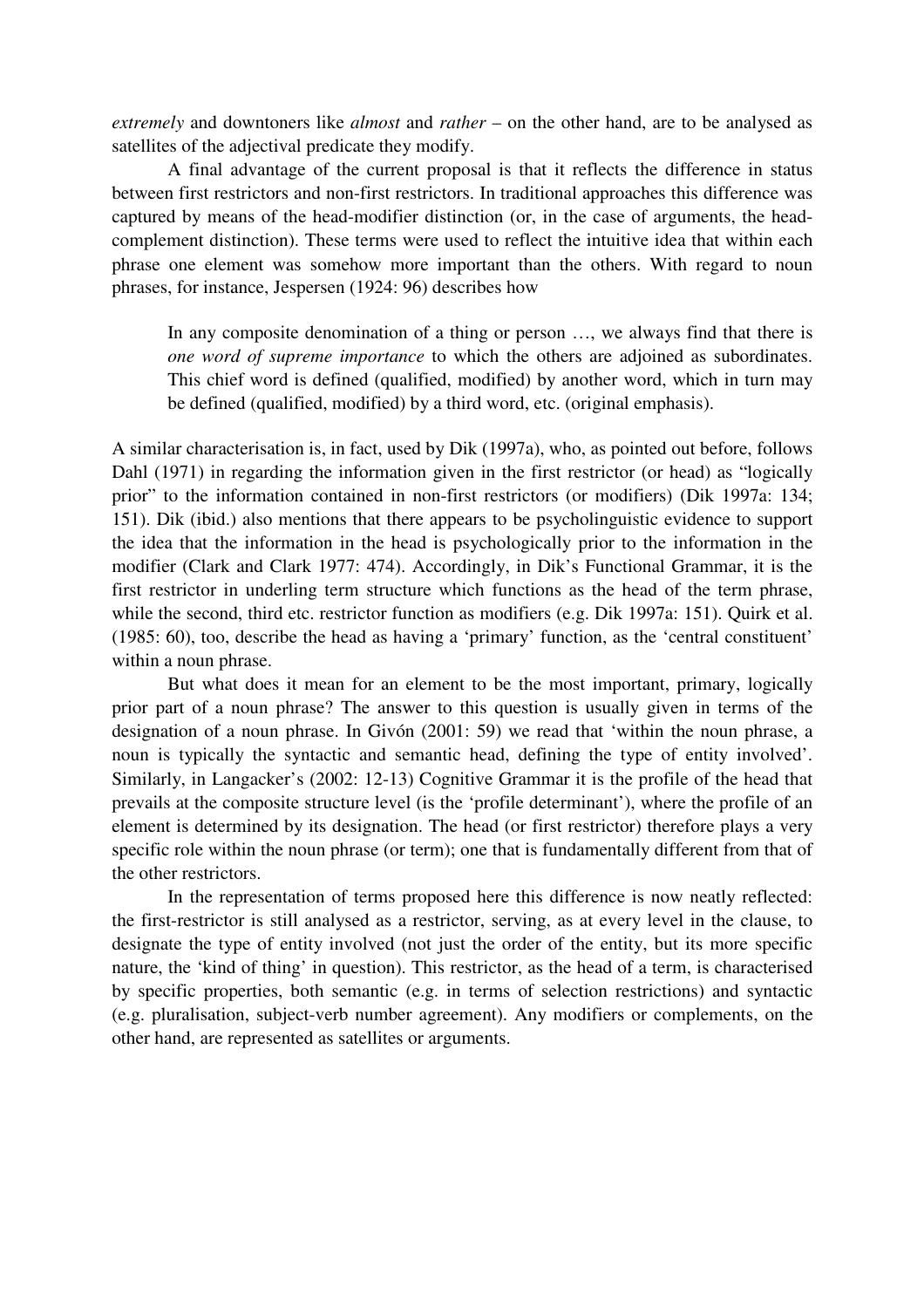### **5. Conclusion**

Let me start by briefly summarising the main advantages of the structure of terms proposed. In general, it succeeds in bringing out the parallels with higher levels (in particular with the predication) where these can plausibly be assumed to exist, while at the same time reflecting the differences between terms and other clause levels. Moreover, it offers a consistent treatment of all terms, irrespective of type, order or form of the restrictor. Further obvious advantages are that all modification by lexical means is done by means of satellites (cf. Rijkhoff), and that nominal predicates can have predicate frames with arguments, which also facilitates the description of inheritance of arguments (cf. Mackenzie). Moreover, as satellites and arguments, all modifiers or complements within the term can be provided with a semantic function indicating their relation to the restrictor. Finally, this proposal allows us to acknowledge the different roles played within the term by the restrictor and any satellites or arguments.

In addition, it has been suggested that the level of a satellite is determined by the type of entity it modifies, not by the level in the clause at which it occurs (although these typically correspond). This means that terms can contain satellites of any level, depending on the order of the entity referred to. Since terms can also contain arguments of different types, depending on the type of referent, it was suggested that different levels of arguments be distinguished, too.

Now it may be argued that the inconsistencies noted in the model (more specifically, in term structure) could just as well be solved by analysing all satellites as (non-first) restrictors, rather than the other way round (an approach adopted by, for instance, Vet 1986, 1990). Either approach will, of course, lead to a more unified account, in which non-first restrictors and satellites are analysed in a similar way. Reanalysing satellites as non-first restrictors has the advantage of not having to introduce any new semantic functions: on such an approach semantic functions can be reserved for arguments, while the specific function of the restrictors must be derived from the form and content of the restrictor, as well as from the given setting. A possible disadvantage of such an approach might be that yet another category (of satellites??) will be needed to deal with non-restrictive modifiers. Another objection might be that it fails to bring out the (important) distinction between first and non-first restrictors.

Finally, there are still a number of other issues relating to the structure of terms that need to be addressed. The first of these concerns an old problem, namely that of how to distinguish between arguments and satellites at term level. In other words: how do we decide what the predicate frame of a (nominal) predicate looks like? Is it useful, apart from the (notoriously) unreliable omissibility criterion, to look for operational tests for distinguishing between satellites and arguments (e.g. Radford 1988; Fries 1999; Keizer in prep.)? In this respect, we also have to establish more precisely the status of implied satellites and optional arguments, and to ask ourselves whether we really need these additional categories. Another question that has not been addressed here is that raised by Anstey (2002): do level-1 satellites exist, either in the predication or in the term? These and other questions need to be answered to come to a truly adequate and consistent analysis of terms; the proposal made in this paper will, I hope, be one step in that direction.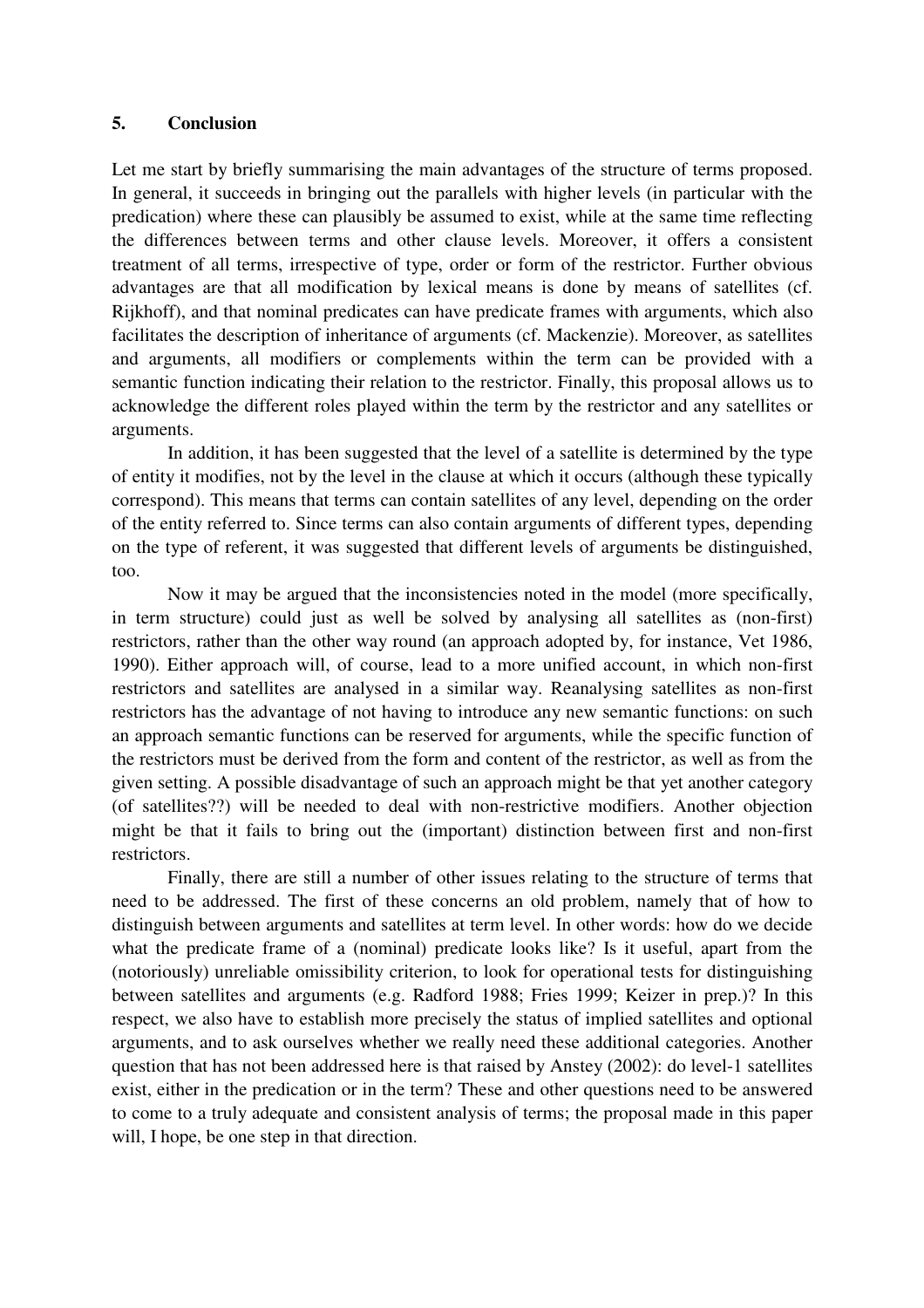## **References**

- Anstey, M. 2002. Layers and operators revisited. *Working Papers in Functional Grammar* 77
- Bybee, J., Perkins, R. and Pagliuca, W. 1994. *The evolution of grammar*. Chicago: Chicago University Press.
- Clark, H.H. and Clark, E.V. 1977. *Psychology and language; an introduction to psycholinguistics*. New York: Harcourt Brace Jovanovich.
- Claudi, U. and Heine, B. 1986. On the metaphorical basis of grammar. *Studies in Language*, 10.297- 335.
- Comrie, B. 1976. *Aspect: an introduction to the study of verbal aspect and related problems*. Cambridge: Cambridge University Press.
- Cuvalay-Haak, M. 1996. *The Arabic verb. A Functional Grammar approach to verbal expressions in Classical and Modern Arabic*, University of Amsterdam: PhD dissertation.
- Dahl, Ö. 1971. Nouns as set constants. *Gothenburg papers in Theoretical Linguistics*, 3.
- Dahl, Ö. 1985. *Tense and aspecst systems*. Oxford: Blackwell.
- Dik, S.C. 1978. *Functional Grammar*. Dordrecht: Foris.
- Dik, S.C. 1985a. Valentie en valentie operaties in Funktionele Grammatika. *Tijdschrift voor Taal- en Tekstwetenschap*, 5.95-114.
- Dik, S.C. 1985b. Nederlandse nominalisaties in een Funktionele Grammatika. *Forum der Letteren*, 26.86-107.
- Dik, S.C. 1985c. Formal and semantic adjustment of derived constructions. *Predicates and terms in Functional Grammar*, ed. by A.M. Bolkestein, C. De Groot and J.L. Mackenzie, 1-28. Dordrecht: Foris.
- Dik, S.C. 1989. *The theory of Functional Grammar*. Dordrecht: Foris.
- Dik, S.C. 1997a. *The theory of Functional Grammar. Vol. 1: The structure of the clause*. Berlin/New York: Mouton de Gruyter.
- Dik, S.C. 1997b. *The theory of Functional Grammar. Vol. 2: Complex and derived constructions*. Berlin/New York: Mouton de Gruyter.
- Dik, S.C., Hengeveld, K., Vester E. and Vet. C. 1990. The hierarchical structure of the clause and the typology of adverbial satellites. *Layers and levels of representation in language theory*, ed. by J. Nuyts, A.M. Bolkestein and C. Vet, 25-70. Amsterdam: John Benjamins.
- Fries, P. H. 1999. Post nominal modifiers in the English noun phrase. *The clause in English*, ed. by P. Collins and D. Lee, 93-110. Amsterdam: Benjamins.
- Givón, T. 2001. *Syntax: an introduction. Vol. 1*. Amsterdam: Benjamins.
- Heine, B. 1990. The dative in Ik and Kanuri. *Studies in typology and diachrony: papers presented to Joseph H. Greenberg on his 75 th birthday*, ed. by W. Croft, K. Denning and S. Kemmer, 129- 149. Amsterdam: Benjamins.
- Hengeveld, K. 1989. Layers and operators in Functional Grammar. *Linguistics*, 25.127-157.
- Hengeveld, K. 1992. Parts of speech. *Layered structure and reference in a functional perspective*, ed. by M. Fortescue, P. Harder and L. Kristoffersen, 29-55. Amsterdam: Benjamins.
- Jespersen, O. 1924. *Philosophy of grammar*. London: George Allen and Unwin.
- Keizer, M.E. 1988. Definiteness and indefiniteness: a scalar representation. *Working Papers in Functional Grammar* 26.
- Keizer, M.E. 1991. Referring in Functional Grammar: how to define reference and referring expressions. *Working Papers in Functional Grammar* 43.
- Keizer, M.E. 1992a. Predicates as referring expressions. *Layered structure and reference in a functional perspective*, ed. by M. Fortescue, P. Harder and L. Kristoffersen, 1-27. Amsterdam: Benjamins.
- Keizer, M.E. in prep. *Aspects of the English noun phrase: structure, communication and cognition*.
- Langacker, R.W. 1991. *Foundations of Cognitive Grammar, Vol. 2: Descriptive application*. Stanford: Stanford University Press.
- Langacker, R.W. 2002. *Concept, image, and symbol: The cognitive basis of grammar, 2nd ed.* Berlin: Mouton de Gruyter.